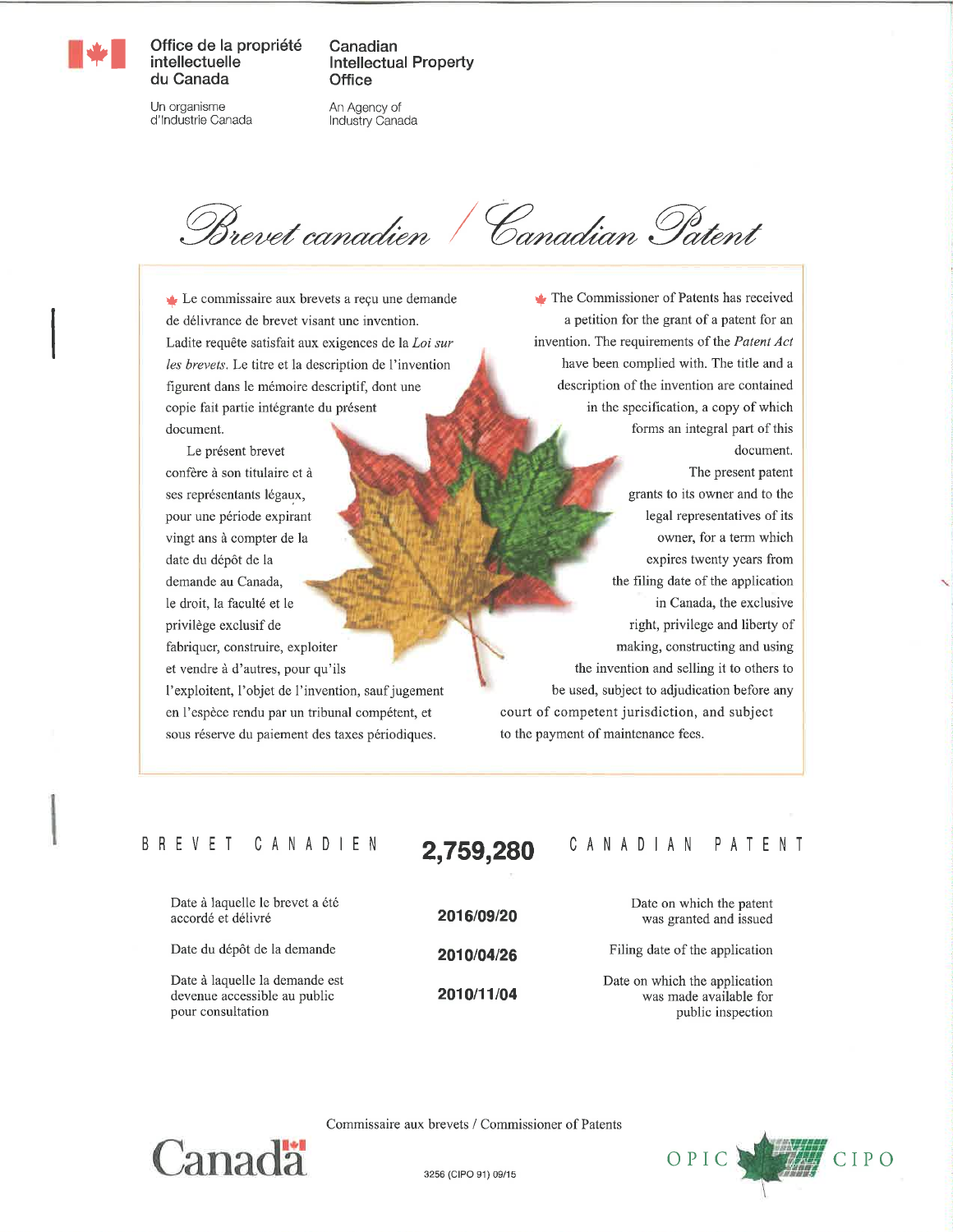| $\blacktriangleright$                                                                                                                                                                                                                                                                                                                              | Office de la Propriété<br><b>Intellectuelle</b><br>du Canada<br>Un organisme<br>d'Industrie Canada | Canadian<br><b>Intellectual Property</b><br><b>Office</b><br>An agency of<br>Industry Canada | CA 2759280 C 2016/09/20<br>$(11)(21)$ 2 759 280<br>(12) BREVET CANADIEN<br><b>CANADIAN PATENT</b><br>$(13)$ C                                                                                                                                                                                                                           |  |  |  |  |
|----------------------------------------------------------------------------------------------------------------------------------------------------------------------------------------------------------------------------------------------------------------------------------------------------------------------------------------------------|----------------------------------------------------------------------------------------------------|----------------------------------------------------------------------------------------------|-----------------------------------------------------------------------------------------------------------------------------------------------------------------------------------------------------------------------------------------------------------------------------------------------------------------------------------------|--|--|--|--|
| (86) Date de dépôt PCT/PCT Filing Date: 2010/04/26                                                                                                                                                                                                                                                                                                 |                                                                                                    |                                                                                              | (51) Cl.Int./Int.Cl. $A61K$ 39/10 (2006.01)                                                                                                                                                                                                                                                                                             |  |  |  |  |
| (87) Date publication PCT/PCT Publication Date: 2010/11/04<br>(45) Date de délivrance/Issue Date: 2016/09/20<br>(85) Entrée phase nationale/National Entry: 2011/10/19<br>(86) N° demande PCT/PCT Application No.: EP 2010/055507<br>(87) N° publication PCT/PCT Publication No.: 2010/125014<br>(30) Priorité/Priority: 2009/04/28 (EP09305371.8) |                                                                                                    |                                                                                              | (72) Inventeurs/Inventors:<br>LOCHT, CAMILLE, FR;<br>MAHON, BERNARD, IE:<br>KAVANAGH, HEATHER, IE<br>(73) Propriétaires/Owners:<br>INSERM (INSTITUT NATIONAL DE LA SANTE ET DE<br>LA RECHERCHE MEDICALE), FR;<br>INSTITUT PASTEUR DE LILLE, FR.<br>NATIONAL UNIVERSITY OF IRELAND MAYNOOTH, IE<br>(74) Agent: BORDEN LADNER GERVAIS LLP |  |  |  |  |

(54) **Titre : VACCIN POUR PROPHYLAXIE OU TRAITEMENT DE PATHOLOGIE DES VOIES RESPIRATOIRES CAUSEE PAR UN ALLERGENE**

(54) **Title: VACCINE FOR PROPHYLAXIS OR TREATMENT OF AN ALLERGEN-DRIVEN AIRWAY PATHOLOGY**

#### (57) **Abrégé/Abstract:**

The present invention relates to a life attenuated Bordetella pertussis vaccine which is deficient for tracheal cyto-toxin (TCT), pertussis toxin (ΡΤΧ), and dermonecrotic toxin (DNT) for prophylaxis or treatment of an allergen-driven airway pathology.



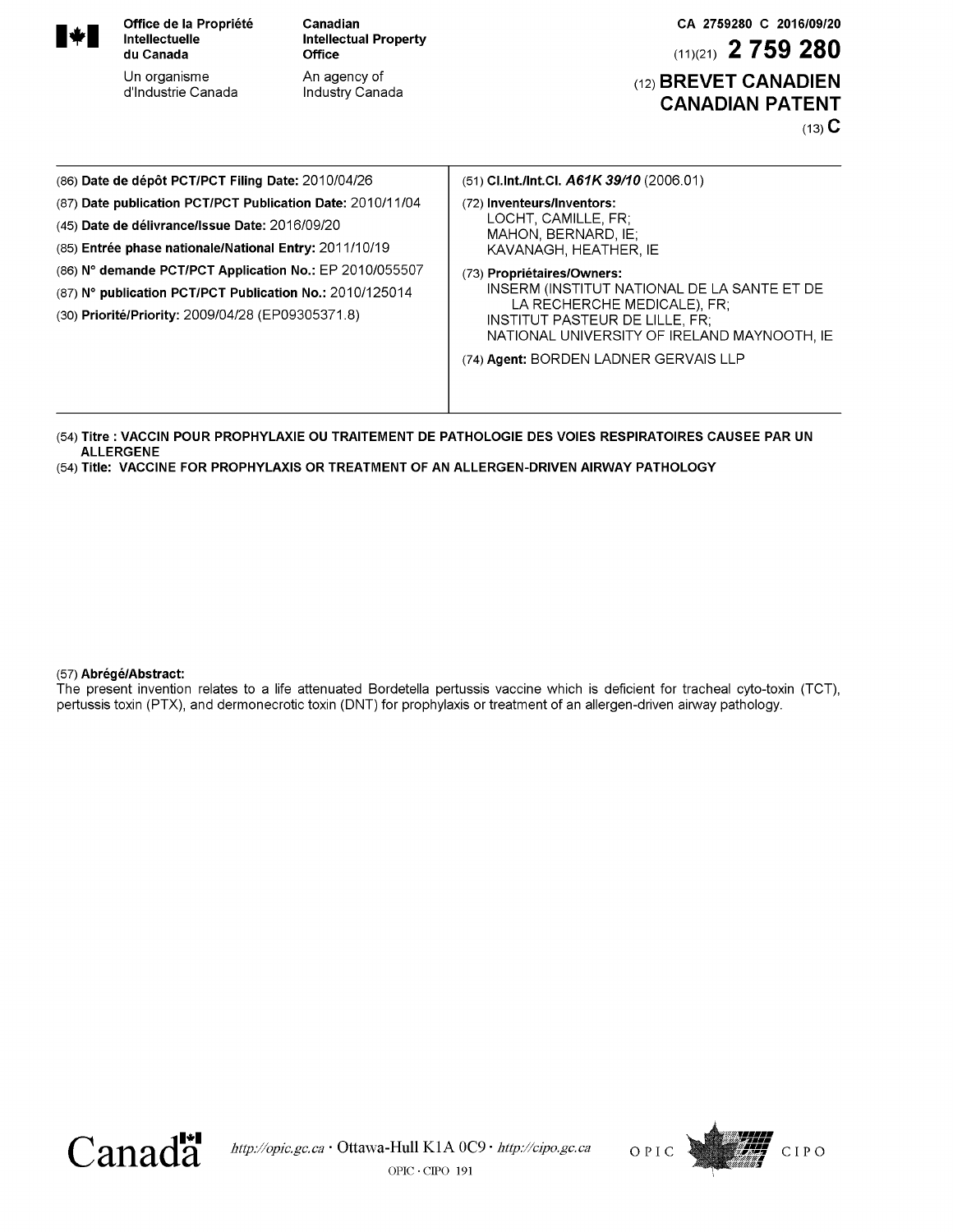#### **(12) INTERNATIONAL APPLICATION PUBLISHED UNDER THE PATENT COOPERATION TREATY (PCT)**

**(19) World Intellectual Property Organization** International Bureau

#### **(43) International Publication Date 4 November 2010** (04.11.2010)

- **(51) International Patent Classification:** *Α61Κ39/10 (*2006.01)
- **(21) International Application Number:**
	- PCT/EP2010/055507
- **(22) International Filing Date:** 26 April 2010(26.04.2010)
- **(25) Filing Language:** English
- **(26) Publication Language:** English
- **(30) Priority Data:** 09305371.8 28 April 2009 (28.04.2009) ΕΡ
- **(71) Applicants** *(for all designated States except US):* **IN-SERM (Institut National de la Santé et de la Recherche Médicale)** [FR/FR]; 101, rue de Tolbiac, Paris, 75013 (FR). **INSTITUT PASTEUR DE LILLE** [FR/FR]; <sup>1</sup> Rue du Professeur Calmette 59800 LILLE, F-59800 Lille (FR). **NATIONAL UNIVERSITY OF IRELAND MAYNOOTH** [IE/IE]; Maynooth, Co., Kildare (IE).

#### **(72) Inventors; and**

**(75) Inventors/Applicants** *(for US only)*: **LOCHT**, **Camille** [—/FR]; 1, rue du Professeur Calmette - BP 447 Département de pathogénèse des maladies infectieuses, F-59021 Lille Cedex (FR). **MAHON, Bernard** [GB/IE]; National University of Ireland Maynooth County Kildare, Maynooth (IE). **KAVANAGH, Heather** [GB/IE]; National University of Ireland Maynooth County Kildare, Maynooth (IE).

WO 2010/12501 AND AN ARTICLE AND ALL AND AN ARTICLE AND ARRANGEMENT OF A STATE OF A LITERATURE OF A LITERATURE

**(10) International Publication Number WO 2010/125014 Α1**

- **(74) Agents: CABINET PLASSERAUD** et al; 52 rue de la Victoire, F-75440 Paris Cedex 09 (FR).
- **(81) Designated States** *(unless otherwise indicated, for every kind ofnational protection available):* ΑΕ, AG, AL, AM, AO, AT, AU, ΑΖ, BA, ΒΒ, BG, ΒΗ, BR, BW, BY, ΒΖ, CA, CH, CL, CN, CO, CR, CU, CZ, DE, DK, DM, DO, DZ, EC, EE, EG, ES, FI, GB, GD, GE, GH, GM, GT, ΗΝ, HR, HU, ID, IL, IN, IS, JP, ΚΕ, KG, KM, ΚΝ, ΚΡ, KR, ΚΖ, LA, LC, LK, LR, LS, LT, LU, LY, MA, MD, ME, MG, ΜΚ, ΜΝ, MW, MX, MY, ΜΖ, NA, NG, NI, NO, ΝΖ, ΟΜ, PE, PG, PH, PL, PT, RO, RS, RU, SC, SD, SE, SG, SK, SL, SM, ST, SV, SY, TH, TJ, ΤΜ, ΤΝ, TR, ΤΤ, ΤΖ, UA, UG, US, UZ, VC, VN, ΖΑ, ΖΜ, ZW.
- **(84) Designated States** *(unless otherwise indicated, for every kind ofregional protection available):* AR.IPO (BW, GH, GM, ΚΕ, LR, LS, MW, ΜΖ, NA, SD, SL, SZ, ΤΖ, UG, ΖΜ, ZW), Eurasian (AM, ΑΖ, BY, KG, ΚΖ, MD, RU, TJ, ΤΜ), European (AT, BE, BG, CH, CY, CZ, DE, DK, EE, ES, FI, FR, GB, GR, HR, HU, IE, IS, IT, LT, LU, LV, MC, MK, MT, NL, NO, PL, PT, RO, SE, SI, SK, SM, TR), OAPI (BF, BJ, CF, CG, CI, CM, GA, GN, GQ, GW, ML, MR, NE, SN, TD, TG).

#### **Published:**

**—** *with international search report (Art. 21(3))*

(54) **Title:** VACCINE FOR PROPHYLAXIS OR TREATMENT OF AN ALLERGEN-DRIVEN AIRWAY PATHOLOGY

(57) **Abstract:** The present invention relates to a life attenuated *Bordetella* pertussis vaccine which is deficient for tracheal cytotoxin (TCT), pertussis toxin (ΡΤΧ), and dermonecrotic toxin (DNT) for prophylaxis or treatment of an allergen-driven airway pathology.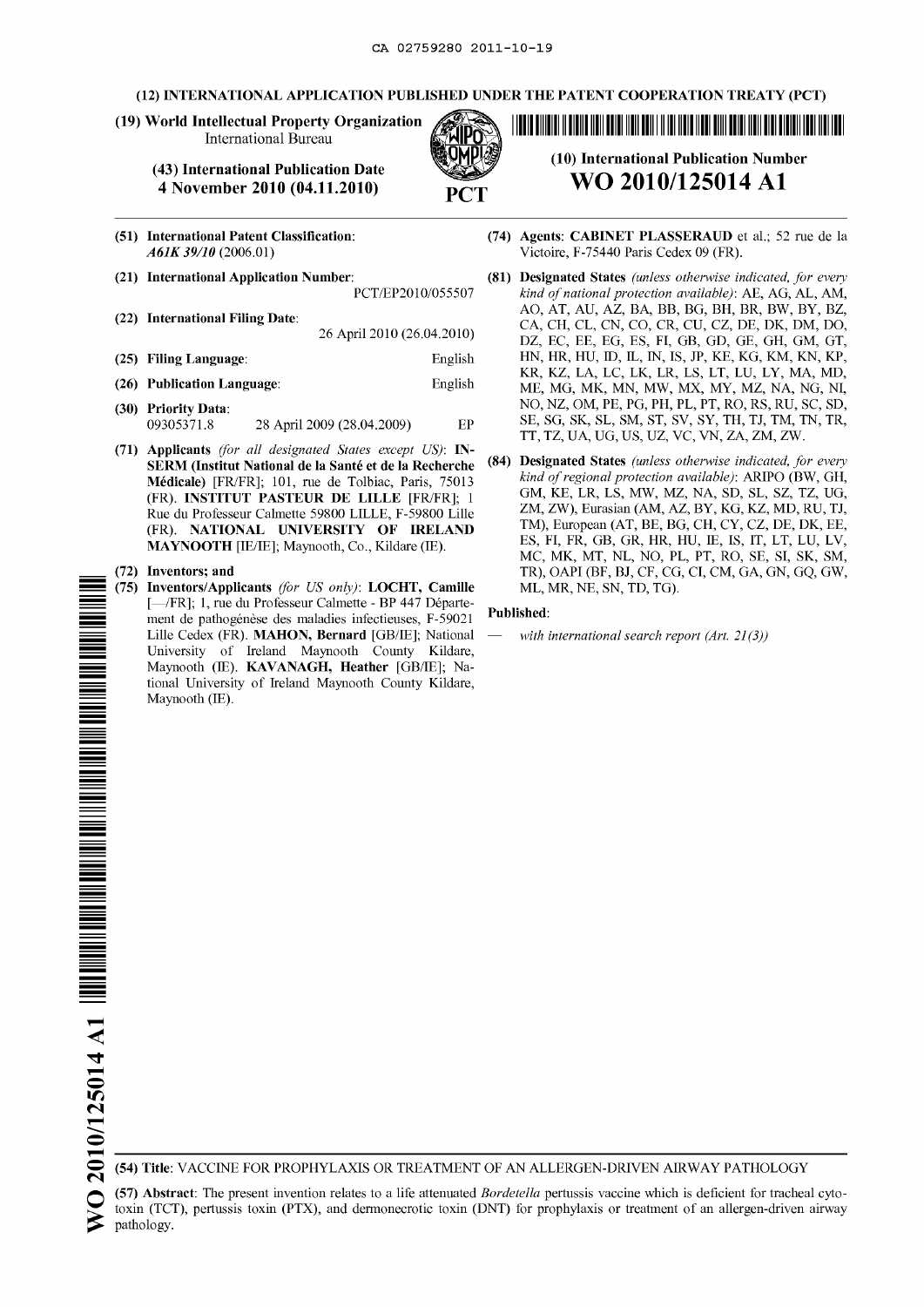## **Vaccine for prophylaxis or treatment of an allergen-driven airway pathology**

#### **FIELD OF THE INVENTION**

The present invention relates to a vaccine for prophylaxis or treatment of an allergendriven airway pathology.

#### **BACKGROUND OF THE INVENTION**

exacerbate allergic inflammation in animal models.

The pathogenesis of allergic asthma remains unclear, however, the current understanding involves the expansion of CD4+ Th2 cells, and a breakdown in tolerance 10 to otherwise innocuous environmental allergens (Romagnani et al. J Allergy Clin Immunol 2004; 113(3):395-400). Genetic predisposition, coupled with environmental influences appears to affect the regular suppression of Th2-mediated responses. It has been hypothesized that abnormalities in the maturation of the lung during fetal and neonatal development may render the airways more susceptible to environmental allergens, favoring polarization towards the Th2 phenotype and thus, predisposing the 15 individual to atopy and asthma. Allergen-driven production of IL-4, IL-5 and IL-13 are typical of allergic pathologies and the secretion of such Th2-cytokincs initiates isotype class-switching of Β cells towards IgE, increased mucus production and recruitment of eosinophils to the airways. Since  $CD4^+$  Th2 cells represent a co-ordinating cell type in some allergies, it was suggested that the induction of counterbalancing responses might 20 prevent the subsequent development of atopic disease. According to this modification of Strachan's hygiene hypothesis (Romagnani et al. Int Arch Allergy Immunol 1992;98(4):279-85), microbial exposure may activate innate immune pathways that alter Thl, Th2 and Treg responses. This results in the suppression of Τ helper 2 cell expansion, and a consequent inhibition of isotype switching to IgE. However, several 25 studies have suggested that viral and bacterial infections play a role in exacerbation of respiratory disease. For example, respiratory syncytial virus and Thl inducing virulent *Bordetella pertussis* infection (Ennis et al. Clin Exp Allergy 2004;34(9): 1488-97)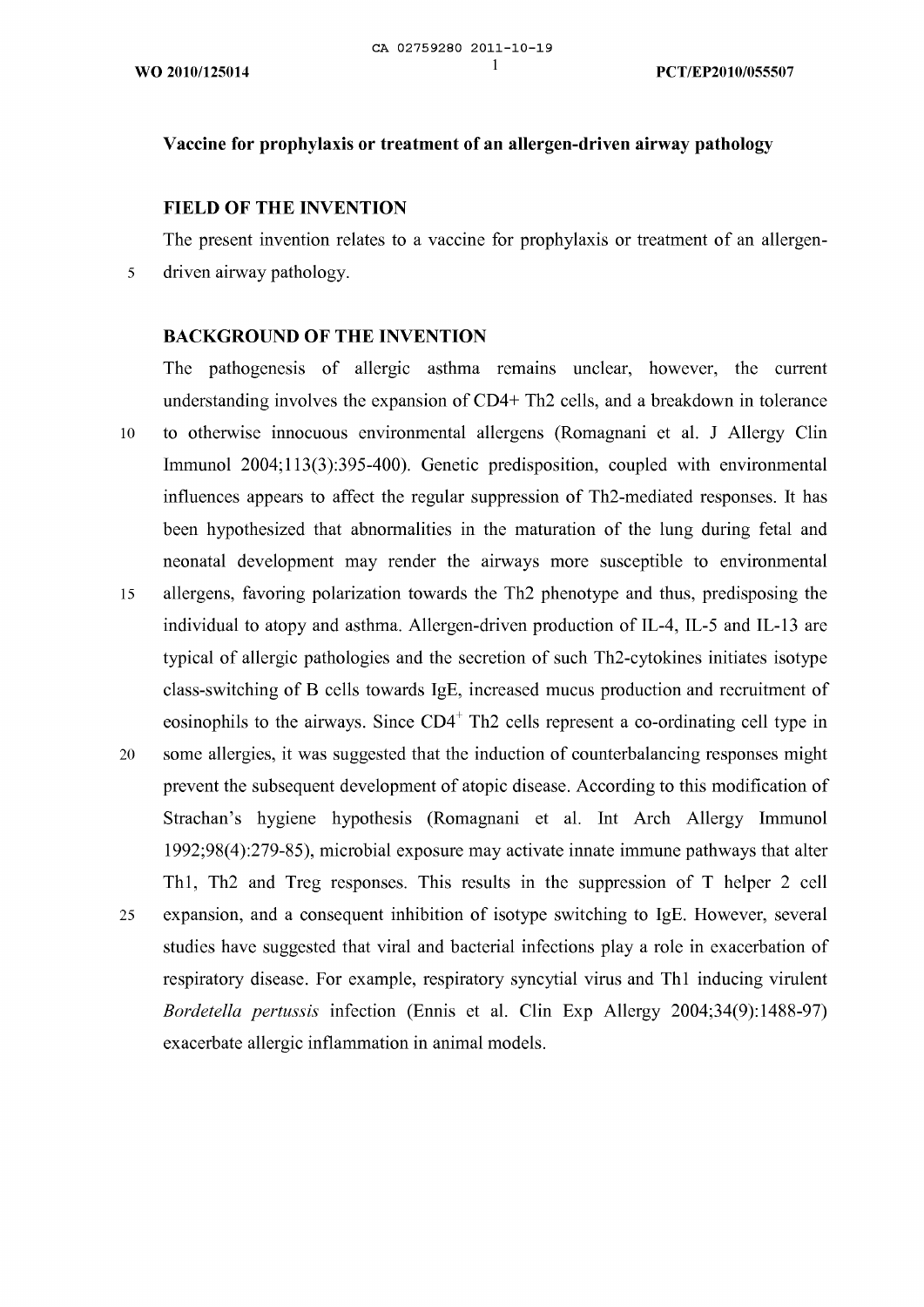Gram-negative *Β. pertussis* causes whooping cough, a severe respiratory disease responsible for significant infant morbidity and mortality worldwide. Although immunizations with either killed whole cell vaccines (Pw) or more recent acellular subunit vaccines (Pa) have had success, a re-emergence of the disease in young adults <sup>5</sup> has been reported (Das Ρ. Lancet Infect Dis 2002;2(6):322). Typically, *Β. pertussis* does not acutely affect this age group; however, infected adults can act as reservoirs, and increase the likelihood of infants contracting the disease prior to vaccination. Most

current vaccination regimes require three doses, beginning at 2 months of age necessitating 6 months for optimal protection. Therefore, there is a need for vaccines 10 that induce strong protection against *Β. pertussis* in neonates.

Virulent *Β. pertussis* infection exacerbates airway pathology in a murine model of allergen driven inflammation, despite the induction of Thl immunity (Ennis et al. Clin Exp Allergy 2004;34(9): 1488-97). Th2 inducing Pa vaccines protect against *Β. pertussis*-induced exacerbation of allergic asthma, but induce IL-13 both at a systemic

<sup>15</sup> and local level (Ennis et al. Clin Diagn Lab Immunol 2005;12(3):409-17). In contrast, systemic immunization with Thl inducing Pw inhibits allergic airway responsiveness (Mills et al. Dev Biol Stand. 1998;95:31-41), suggesting that protection from allergendriven pathology is not simply modulation of Thl/Th2 responses, but is associated with the degree of airway damage at the time of priming, such that allergen priming via the

- 20 respiratory tract airways during breakdown of the airway epithelial mesenchymal unit may be a more significant factor than Thl/Th2/Treg polarization. Recently, a genetically-attenuated live vaccine against *Β. pertussis,* ΒΡΖΕ1, has been developed as a candidate neonatal vaccine against whooping cough (Mielcarek et al. PLoS Pathog 2006;2(7):℮65). This live recombinant *Β. pertussis* strain induces strong
- 25 local and systemic immune responses upon intranasal delivery. Administration via the nasal route mimics natural infection and is expected to promote long-lasting immunity in children from <sup>1</sup> month of age (Mascart et al. J Immunology 2003;170(1):1504-9). Three virulence factors have been targeted for attenuation; pertussis toxin, tracheal cytotoxin and dermonecrotic toxin. Using allelic exchange, genes encoding these toxins were

30 deleted or replaced with genetically inactivated analogues in order to induce protection,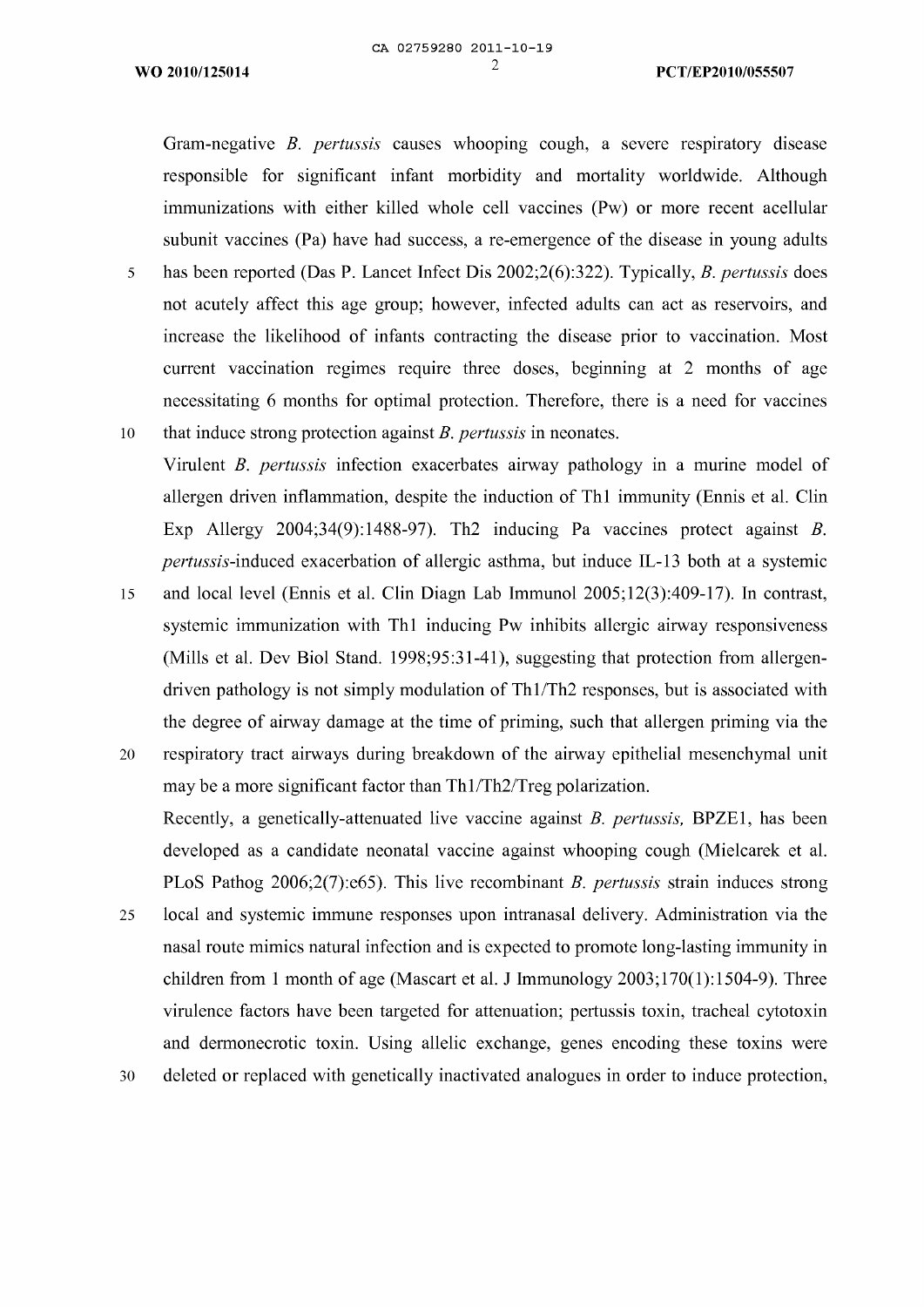without the severe pathology associated with wild-type infection. However, the influence of BPZE1 administration on third party allergen priming and allergen induced pathology is not known.

## <sup>5</sup> **SUMMARY OF THE INVENTION**

The present invention relates to a life attenuated *Bordetella pertussis* vaccine which is deficient for tracheal cytotoxin (TCT), pertussis toxin (ΡΤΧ), and dermonecrotic toxin (DNT) for prophylaxis or treatment of an allergen-driven airway pathology.

<sup>10</sup> The present invention relates to a method for prophylaxis or treatment of an allergendriven airway pathology in a subject, comprising administering to said subject an effective amount of a life attenuated *Bordetella pertussis* vaccine, wherein said life attenuated *Bordetella pertussis* vaccine is deficient for tracheal cytotoxin (TCT), pertussis toxin (ΡΤΧ), and dermonecrotic toxin (DNT).

15

The present invention also relates to the use of a life attenuated *Bordetella pertussis* vaccine, which is deficient for tracheal cytotoxin (TCT), pertussis toxin (ΡΤΧ), and dermonecrotic toxin (DNT) in the manufacture of a medicament for prophylaxis or treatment of an allergen-driven airway pathology.

20

## **DETAILED DESCRIPTION OF THE INVENTION**

Examples of allergen-driven airway pathology are allergic asthma, Hay fever, interstitial lung diseases including pulmonary fibrosis.

Interstitial lung diseases including pulmonary fibrosis, may be caused by occupational or 25 environmental exposures. Without wishing to be bound by theory, a life attenuated *Bordetella pertussis* vaccine, which is deficient for TCT, ΡΤΧ, and DNT would reduce airway damage and remodelling during a period of environmental exposure (to the agent triggering Interstitial lung diseases) and would also protect against virulent *Β. pertussis* exacerbation of pulmonary fibrosis.

30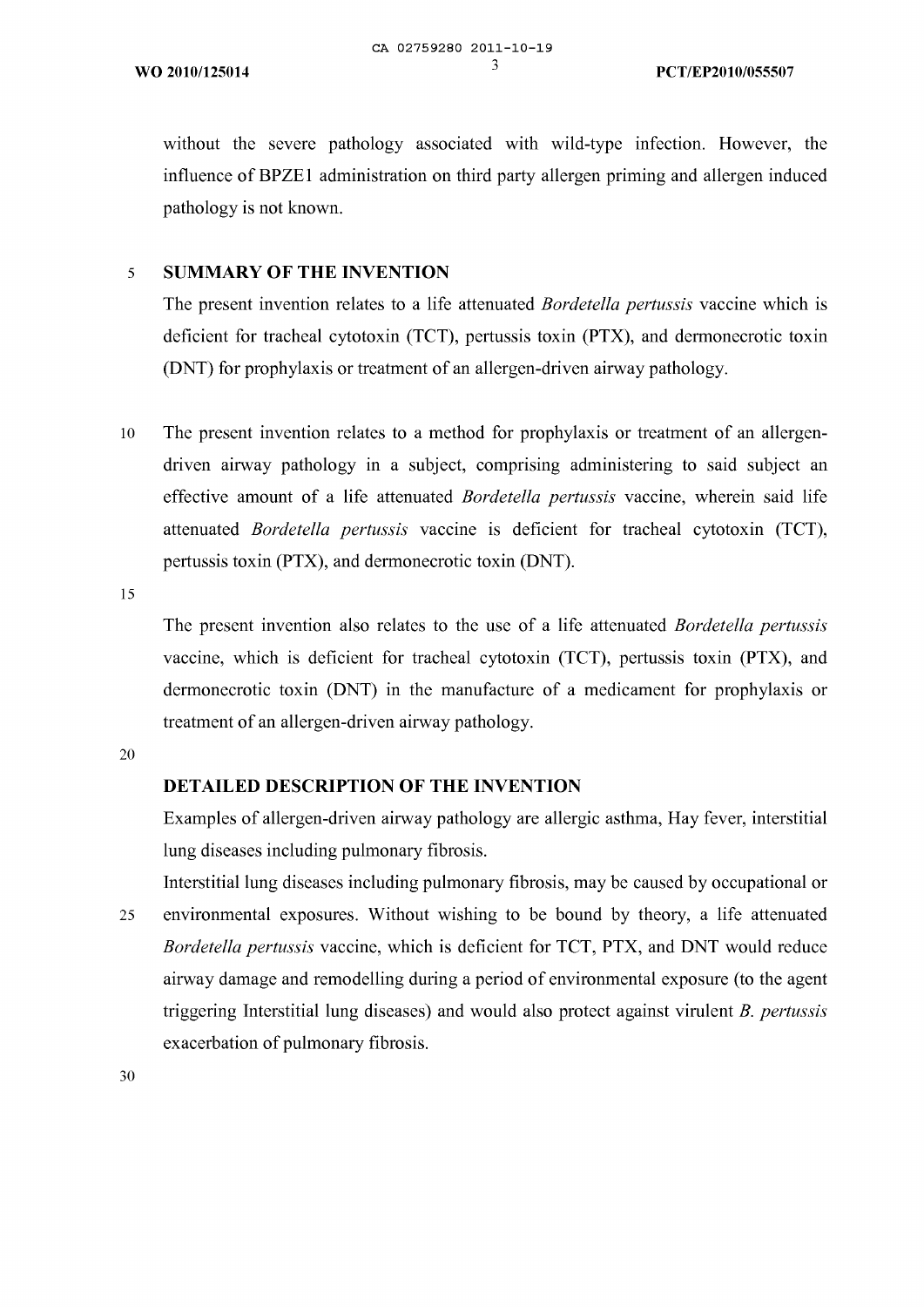By "subject" it is meant a human. Typically the subject is a neonate, an infant or an adult.

Life attenuated *Bordetella pertussis* vaccines which are deficient for tracheal cytotoxin (TCT), pertussis toxin (ΡΤΧ), and dermonecrotic toxin (DNT) have been described in 5 WO2007/104451 and in Mielcarek et al. (PLoS Pathog 2006;2(7):e65). Recent advances in the understanding of *Β. pertussis* virulence at the molecular level have allowed to rationally design a strategy for attenuation by removing or altering genes that are involved in the pathogenesis of whooping cough. Three virulence factors 10 were genetically targeted: tracheal cytotoxin (TCT), pertussis toxin (ΡΤΧ), and dermonecrotic toxin (DNT).

TCT is responsible for the destruction of ciliated cells in the trachea of infected hosts and may thus be involved in the cough syndrome. TCT is a breakdown product of 15 peptidoglycan in the cell wall of Gram-negative bacteria, which generally internalize it into the cytosol by the AmpG transporter protein to be re-utilized during cell wall biosynthesis. *Β. pertussis* AmpG is inefficient in the internalization of peptidoglycan breakdown products. The *Β. pertussis ampG* gene can be replaced by *Ε. coli ampG.* The resulting strain expressed less than 1% residual TCT activity. Any heterologous *ampG* gene from gram-negative bacteria that release very small amounts of peptidoglycan 20 fragments into the medium, can be used in the present invention. Examples of suitable heterologous *ampG* gene include, but are not limited to *ampG* gene from *Escherichia*

ΡΤΧ is a major virulence factor responsible for the systemic effects of *Β. pertussis* 25 infections and is composed of an enzymatically active moiety, called SI, and a moiety responsible for binding to target cell receptors. It is also one of the major protective antigens. The natural *ptx* genes can be replaced by a mutated version coding for an enzymatically inactive toxin. This can be achieved by replacing Arg-9 by Lys, and Glu-

*Stenotrophomonas, Legionella.*

*coli, Salmonella, Enterobacteriaceae, Pseudomonas, Moraxella, Elelicobacter,*

129 by Gly in SI, two key residues involved in substrate binding and catalysis, 30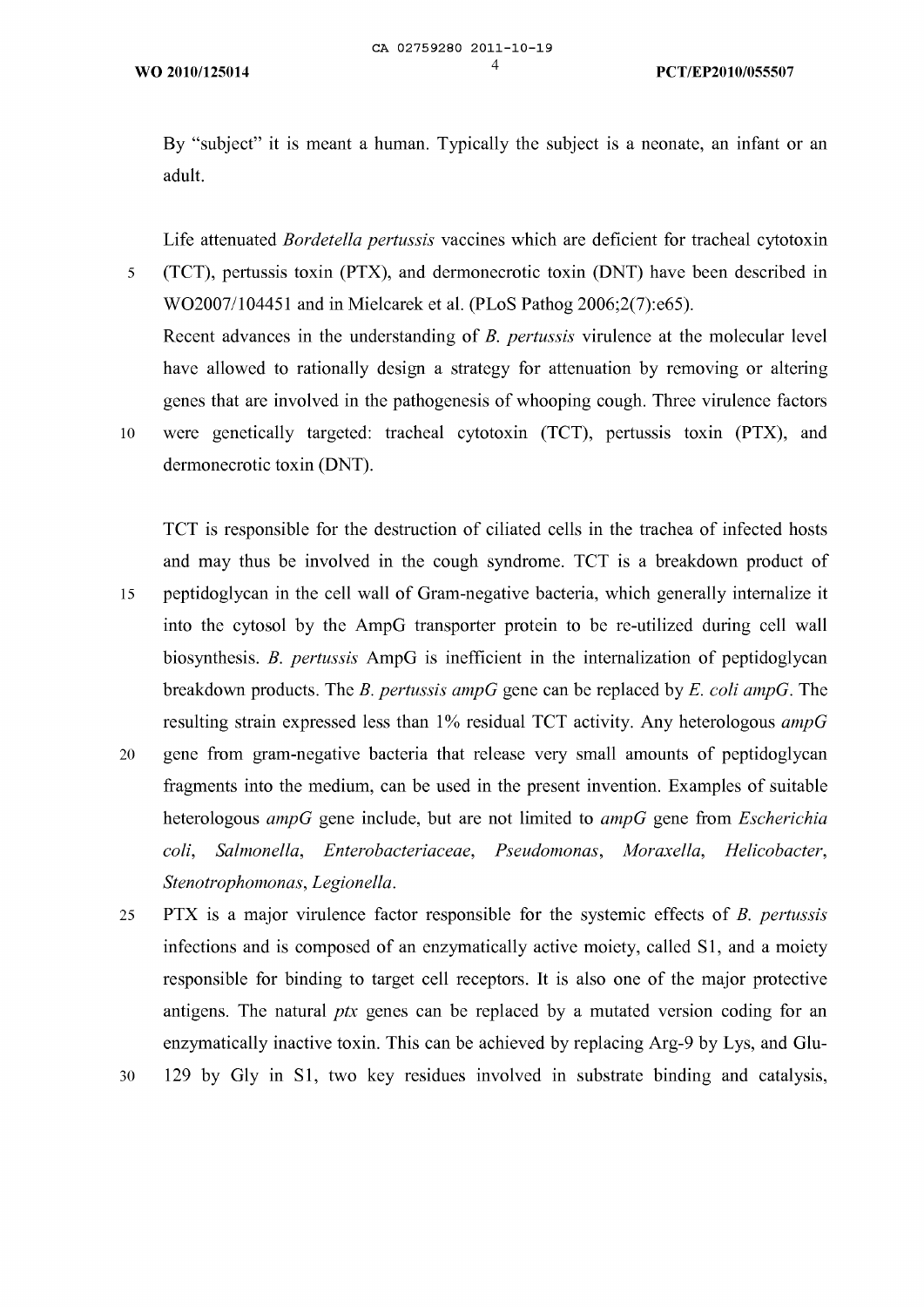respectively. Allelic exchange can be used to first delete the *ptx* operon, and then to insert the mutated version.

The presence of the relevant toxin in the *Β. pertussis* culture supernatants can be detected by immunoblot analysis.

<sup>5</sup> Other mutations can also be made such as those described in U.S. Patent 6,713,072, as well as any known or other mutations able to reduce the toxin activity to undetectable levels.

Allelic exchange can also be used to remove the *dnt* gene. Although the role of DNT in the virulence of*Β. pertussis* is not certain, it has been identified as an important toxin in

10 the closely related species *Bordetella bronchiseptica* and displays lethal activity upon injection of minute quantities.

In a preferred embodiment, the life attenuated *Bordetella pertussis* vaccine is the ΒΡΖΕ1 strain.

The ΒΡΖΕ1 strain has been deposited with the Collection Nationale de Cultures de

<sup>15</sup> Microorganismes (CNCM, Institut Pasteur, 25 rue du Docteur Roux, F-75724 Paris Cedex 15, FRANCE) on March 9, 2006 under the number CNCM 1-3585.

Typically, life attenuated *Bordetella pertussis* vaccines of the invention may also carry heterologous antigens. The life attenuated *Bordetella pertussis* vaccines may be used as 20 vector, to bear at least one further heterologous nucleic acid sequence encoding a protein of interest. Typically, the protein encoded by at least one further heterologous nucleic acid sequence is a protein for which the expression is desired in the respiratory tract. Typically, the protein of interest may be an antigen, such as a viral or a bacterial antigen, against which an immune response is desired. Examples of life attenuated *Bordetella*

25 *pertussis* vaccines carrying heterologous antigens have been disclosed for example by Si Ying Ho et al. (Infection and Immunity, 2008, 76(1), 111-119).

Formulation of the vaccines of the present invention can be accomplished using art recognized methods. The amount of vaccines of the invention to be administered to a <sup>30</sup> subject and the regime of administration can be determined in accordance with standard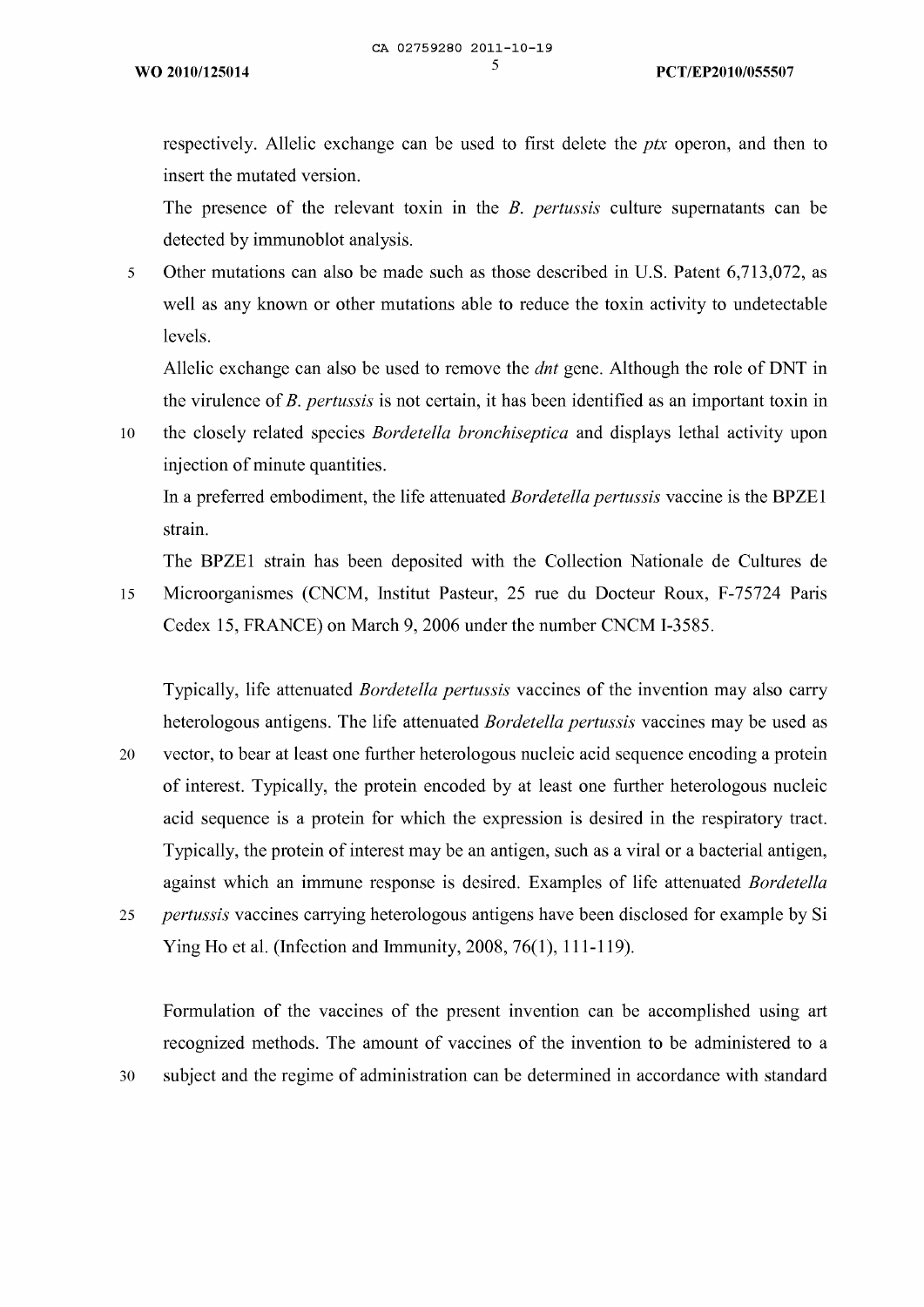techniques well known to those of ordinary skill in the pharmaceutical and veterinary arts taking into consideration such factors as the adjuvant (if present), the age, sex, weight, species and condition of the particular subject and the route of administration. The administration of the vaccine is usually in a single dose. Alternatively, the <sup>5</sup> administration of the vaccine of the invention is made a first time (initial vaccination), followed by at least one recall (subsequent administration), with the vaccine.

Typically the vaccines can be administered by nasal administration or by inhalation. This type of administration is low in costs and enables the colonization by the life <sup>10</sup> attenuated *Bordetella pertussis* vaccine of the invention of the respiratory tract. Nasal administration may be accomplished with a life attenuated *Bordetella pertussis* vaccine under the form of liquid solution, suspension, emulsion. Solutions and suspensions are administered as drops. Solutions can also be administered as a fine mist from a nasal spray bottle or from a nasal inhaler. Gels are dispensed in small syringes containing the

- <sup>15</sup> required dosage for one application. Inhalation may be accomplished with a life attenuated *Bordetella pertussis* vaccine under the form of solutions, suspensions, and powders; these formulations are administered via an aerosol, droplets or a dry powder inhaler. The powders may be administered with insufflators or puffers.
- 20 In the following, the invention will be illustrated by means of the following example as well as the figures.

#### **FIGURE LEGENDS**

**Figure 1.** Attenuated *Β. pertussis* ΒΡΖΕ1 reduces the severity of airway pathology 25 induced by sensitizing allergen. Representative morphological changes at 38 days in bronchiolar transverse sections of lungs from (A) Non-sensitized, (Β) OVA-sensitized, (C) OVA-sensitized and infected with *Β. pertussis,* **(D)** OVA-sensitized and immunized with ΒΡΖΕ1. Airway inflammation was detected using haematoxylin and eosin (H&E) staining of fixed lung sections. Original magnification A, C, Ε & G χ100. B, **D,** F& Η 30 χ400.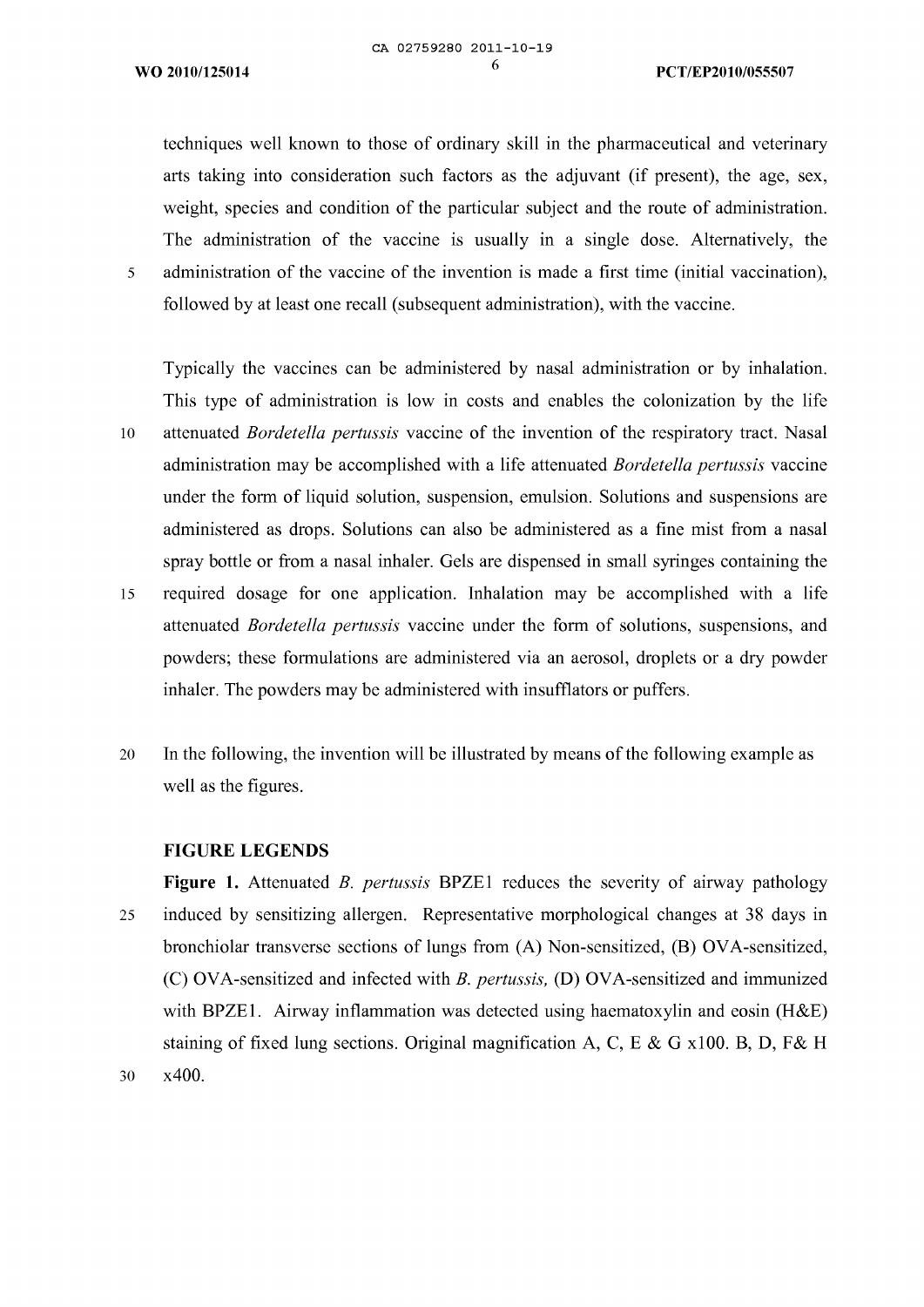**Figure 2.** Attenuated *Β. pertussis* ΒΡΖΕ1 reduces the severity of mucus hyperplasia to sensitizing allergen. Representative morphological changes at 37 days in transverse sections of bronchioles from (A) non-sensitized, (B) OVA-sensitized, (C) OVA-<sup>5</sup> sensitized and infected with *Β. pertussis,* (D) OVA-sensitized and vaccinated with ΒΡΖΕ1. Airway inflammation was detected using combined Discombes/Alcian blue/PAS staining on lung sections. Original magnification χ400.

**Figure 3.** Attenuated *Β. pertussis* ΒΡΖΕ1 reduces the cell infiltrate of BAL fluid. <sup>10</sup> Effect of virulent BPSM infection, attenuated ΒΡΖΕ1 challenge and/or OVA sensitization on BAL composition 24h after final OVA exposure. Negative controls were sham infected/sensitized with saline. BAL fluid was examined for the total cell number (A), or the presence of neutrophils (Β), eosinophils (C) or lymphocytes (D). Results are expressed as mean  $\pm$  S.E.M. of cell number. \*P<0.05.

15

**Figure 4.** Attenuated *Β. pertussis* BPΖΕ1 reduces allergen-induced IgE. OVA-specific IgE in serum elicited in response to OVA sensitization and/or challenge with virulent (BPSM) or attenuated (ΒΡΖΕ1) *Β. pertussis.* Sera were collected on day 38 and OVAspecific serum IgE levels were measured by ELISA. Concentrations below 100pg/ml 20 were considered negative. Results are expressed as mean antibody concentrations  $\pm$ S.E.M. P<0.05.

**Figure 5.** Cell-mediated immune responses from splenocytes to OVA, elicited by OVA sensitization 10 days following prior exposure to attenuated (ΒΡΖΕ1) or virulent 25 (BPSM) *Β. pertussis* infection. Negative symbols indicate sham sensitization or challenge with PBS. Cytokine responses from similar cultures assayed are shown for (A) IL-5, (B) IL-10, (C) IL-13 and (D) IFN- $\gamma$ . T-cell proliferation (E) represents  $\Delta$ cpm of spleen proliferation against OVA at  $200\mu\text{g/ml}$  following subtraction of background typically 2000-4000cpm. Results are expressed as mean  $\pm$  S.E.M.

30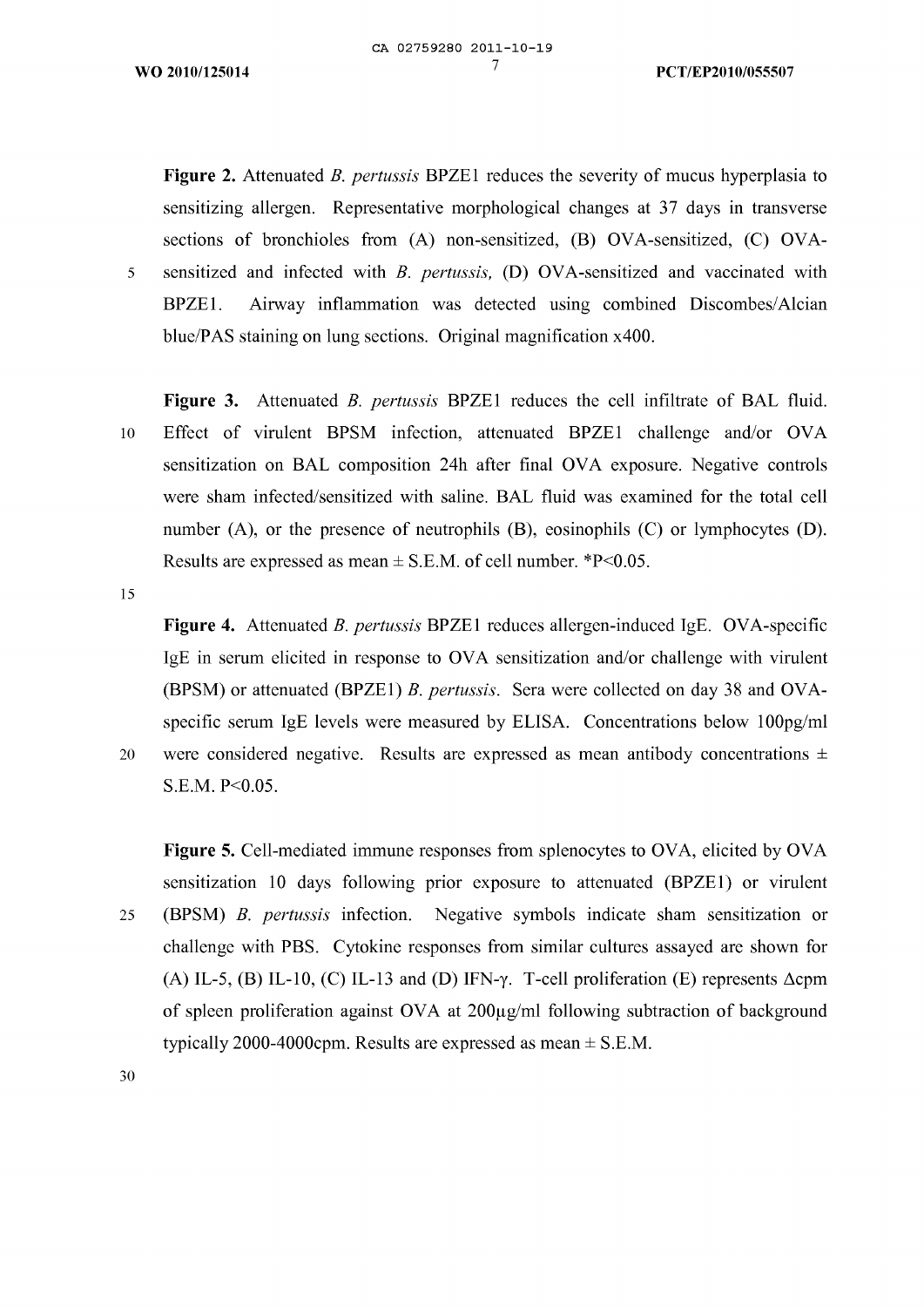# CA 02759280 2011-10-19

## **Table I. Summary of pathological features of***Β. pertussis* **/allergen sensitization.**

Features of airway inflammation in non-sensitized (Control), OVA-sensitized (OVA), ΒΡΖΕ1-immunized sensitized mice (Ζ℮ΟΥΑ) or BPSM-infected sensitized mice (SmOVA).

| Group | Tissue                              | <b>BALF</b> | <b>Goblet cell</b> | Spleen cell culture | OVA- |
|-------|-------------------------------------|-------------|--------------------|---------------------|------|
|       | inflammation eosinophils metaplasia |             |                    |                     | IgE  |

|                |        |                          |                          | $IL-5$                   | $IL-13$ $IL-10$          |                          | IFN- $\gamma$            |                          |
|----------------|--------|--------------------------|--------------------------|--------------------------|--------------------------|--------------------------|--------------------------|--------------------------|
| <b>Control</b> | $\,$   | $\qquad \qquad$          | $\overline{\phantom{0}}$ |                          |                          |                          |                          |                          |
| <b>OVA</b>     | $++$   | $++$                     | $++$                     | $+++$                    | $+++$                    | $\overline{\phantom{a}}$ | $\sim$                   | $^{\rm ++}$              |
| <b>ZeOVA</b>   | $^{+}$ | $+$                      | $^{+}$                   | $\overline{\phantom{a}}$ | $^{+}$                   | $\sim$                   | $++$                     | $^{+}$                   |
| <b>SmOVA</b>   | $++$   | $+++$                    | $^{+++}$                 | $+$                      | $\overline{\phantom{0}}$ | $\overline{\phantom{0}}$ | $\overline{\phantom{0}}$ | $^{+++}$                 |
| <b>BPZE1</b>   | $\,$   | $\overline{\phantom{0}}$ | $\overline{\phantom{0}}$ | $\overline{\phantom{0}}$ | $\,$                     | -                        | -                        | $\overline{\phantom{0}}$ |
| <b>BPSM</b>    | ۰      | -                        | ۰                        | ۰                        |                          | ۰                        |                          |                          |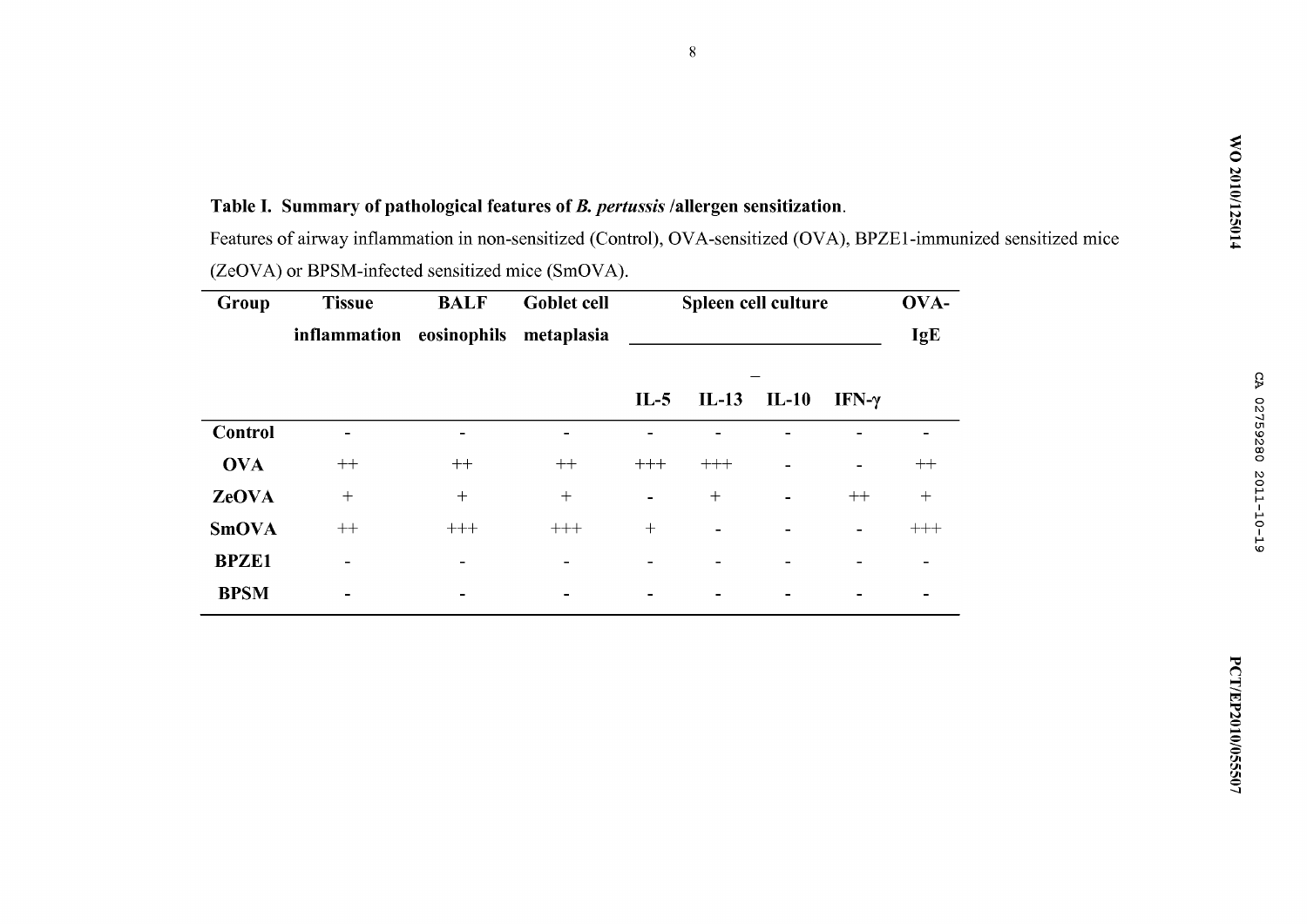## **EXAMPLE**

## **ABSTRACT**

This preclinical study examined whether the candidate *Β. pertussis* vaccine ΒΡΖΕ1 <sup>5</sup> influences third party allergen priming and pathology, using previously characterized animal models. Unlike virulent wildtype strains, live attenuated ΒΡΖΕ1 did not exacerbate but protected against allergen-driven pathology.

## **Abbreviations used**

10 OVA: Ovalbumin; BAL: Bronchoalveolar lavage; ΒΡΖΕ1: live attenuated *Bordetella pertussis*; Pa: Acellular pertussis vaccine; Pw: Whole-cell pertussis vaccine

## **MATERIALS**

## **Immunization, sensitization and airway delivery of OVA and** *Β. pertussis*

- <sup>15</sup> Eight- to twelve-week old, female BALB/c mice (Harlan, Οχοη, UK) were used and maintained according to the regulations and guidelines of the Irish Department of Health, and the Research Ethics Committee of the National University of Ireland, Maynooth. Mice were exposed to live virulent or attenuated bacteria, and sensitized to allergen during infection. Virulent *Β. pertussis* BPSM or attenuated ΒΡΖΕ1 were 20 cultured as previously described (Mills et al. Dev Biol Stand. 1998;95:31-41). Attenuated or virulent strains at mid-log growth were administered to mice by aerosol. At the peak of infection (10d) and at 24d, mice were sensitized by intra-peritoneal injection of 100 $\mu$ g/ml ovalbumin (OVA) in adjuvant (Alumlmject<sup>™</sup>, Pierce, Ill). Mice were challenged intra-nasally with OVA ( $50\mu$ g/ml) on days 24, 35, 36 and 37. Various
- 25 control groups received sham delivery of sterile PBS in place of the active agent (Ennis et al. Clin Exp Allergy 2004;34(9): 1488-97).

## **Bronchoalveolar Lavage (BAL) and Respiratory Tract Histology**

On 37d, mice were sacrificed by lethal injection of sodium pentobarbital and BAL fluid 30 collected (Ennis et al. Clin Exp Allergy 2004;34(9): 1488-97). Total leukocytes and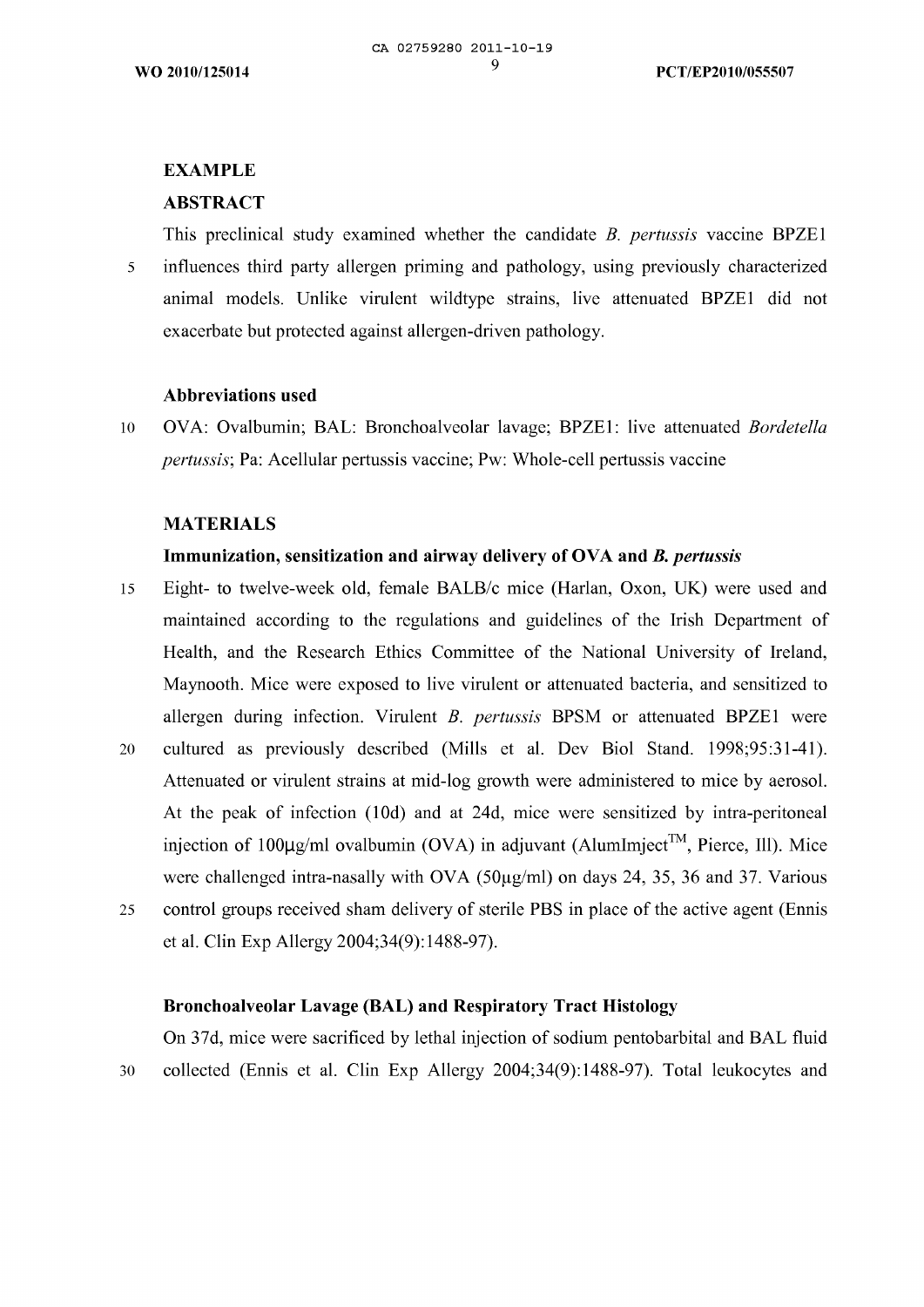differential cell counts were performed as described, using Diff Quik/Rapi-Diff II<sup>™</sup> (Triangle Biomedical Sciences, NC, USA.). Lungs from non-lavaged mice were removed and fixed in 10% (ν/ν) formalin/PBS, embedded in paraffin, sectioned and stained with haemotoxylin/eosin (H&E), alcian blue (identification of mucus), <sup>5</sup> Discombes (identification of eosinophils), or periodic acid-Schiff (for assessment of basement membrane thickness). Histopathological changes were graded according to an established semi-quantitative scoring system as mild, moderate or severe. Pathology was scored by two independent observers without prior knowledge of the treatment group as previously described (Ennis et al. Clin Diagn Lab Immunol 2005;12(3):409-17).

10

## **Τ cell Proliferation assay**

Splenocytes from mice were prepared as previously described (Mahon et al. J Exp Med 1997;186(11): 1843—1851) and incubated for 72h with either medium (negative control), OVA (200 $\mu$ g/ml), or concanavalin A (5 $\mu$ g/ml). Supernatants were removed at 48h for <sup>15</sup> cytokine analysis, and cultures received fresh medium. Cells were incubated for the final 6h with  $\int^3 H$ -thymidine and proliferation was measured by radioactivity incorporated by

liquid scintillation.

## **Measurement of cytokines and antibody responses**

- 20 Analysis of IL-5, IL-10, IL-13 and IFN- $\gamma$  from BAL fluid and splenocyte supernatant was carried out using Cytometric Bead Array Flex Sets (BD Biosciences, Franklin Lakes, NJ) according to manufacturer's instructions, and analysed by flow cytometry (Becton-Dickinson, NJ, USA). Standard curves and raw data were generated for each cytokine using FCAP Array vl.0.1 software (BD Biosciences). OVA-specific serum IgE
- 25 was measured by ELISA as previously described (Morokata Tet al. Immunology 1999;98(3):345-351) using a rat anti-mouse IgE monoclonal antibody (BD Pharmingen, San Diego, CA, USA). IgE concentration was expressed as  $\mu$ g/ml after comparison to murine IgE standards (BD, Pharmingen, San Diego, CA, USA).

#### 30 **Statistical analysis**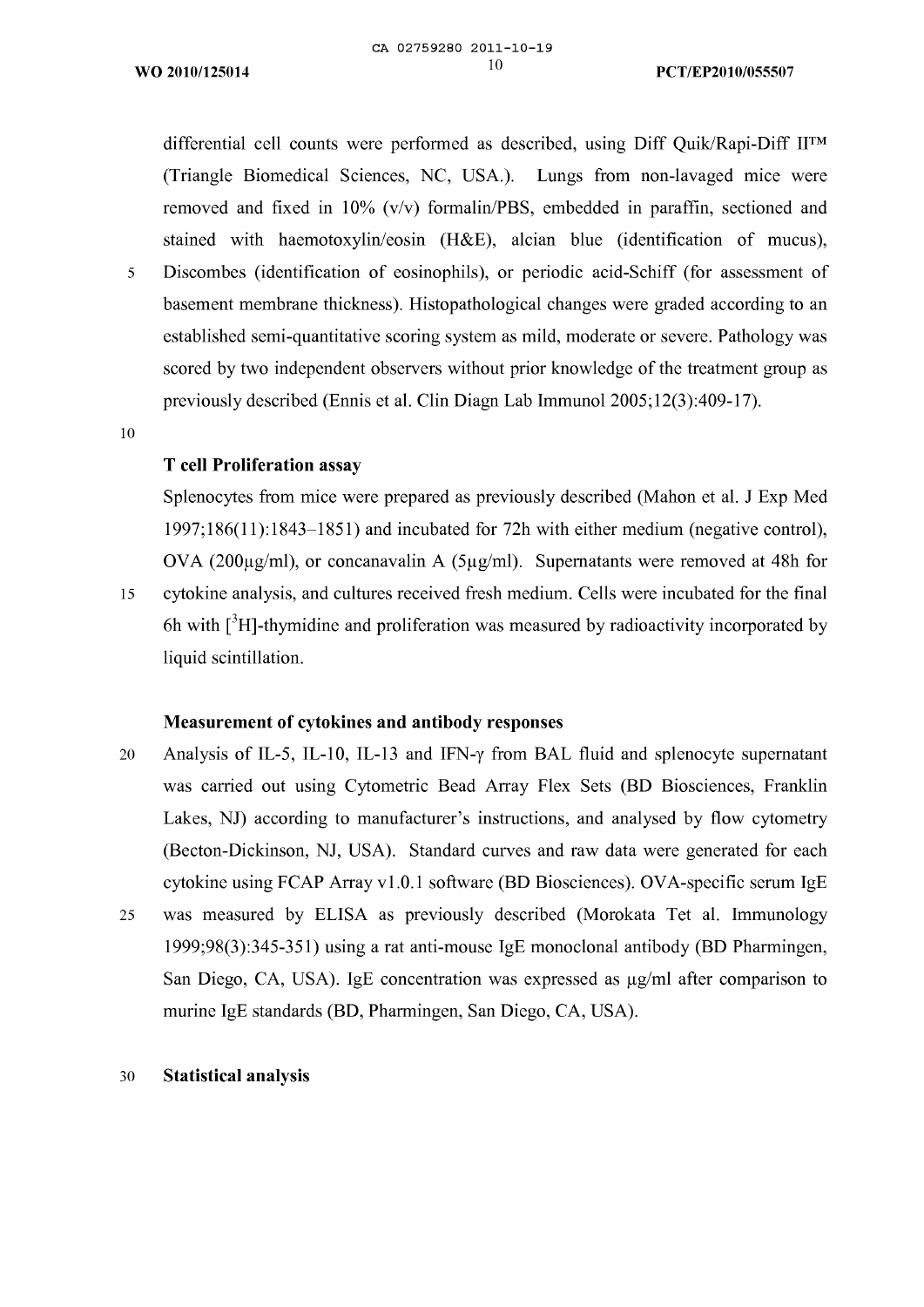Values for all measurements were expressed as the mean  $\pm$  standard error of the mean (SEM). Statistical analysis was performed using GraphPad Prism™ software (GraphPad, San Diego, CA). Comparison was made using the Kruskal Wallis test, or the Mann Whitney test as appropriate. Significance was denoted by P value <0.05.

5

#### **RESULTS**

# **The attenuated** *Β. pertussis* **ΒΡΖΕ1 prevents exacerbated OVA-driven allergic airway pathology**

Virulent *Β. pertussis* can exacerbate third party allergen priming in animal models 10 (Ennis et al. Clin Exp Allergy 2004;34(9): 1488-97) and has been associated with exacerbation of allergy in humans (Harju et al. Thorax 2006;61(7):579-584).Το assess the influence of attenuated *Β. pertussis* on third party allergen priming, mice were primed with virulent or attenuated strains of *Β. pertussis,* and sensitized to OVA at the peak of bacterial carriage (a model previously shown to uncover the influence of

- 15 infection on allergen-driven inflammation). In the absence of infection, OVA sensitized mice exhibited typical peribronchial and perivascular inflammation at day 38, which was not observed in naïve control mice (Fig 1A and Β). At this time point, pathology due to virulent bacterial infection alone has resolved. Priming at the peak of virulent *Β. pertussis* infection enhanced airway pathology when compared to OVA sensitization
- 20 alone, with mice displaying epithelial hyperplasia and moderate mucus metaplasia (Fig. 1C). In contrast, minimal pathology was observed in sensitized mice infected with attenuated ΒΡΖΕ1, compared to those sensitized to OVA alone (Fig. ID). An examination of mucus-containing goblet cells demonstrated that prior immunization with BPZE1 in OVA-sensitized mice reduced mucus secretion and hyperplasia, 25 compared to those sensitized to OVA alone (Fig. 2). Thus unlike infection with virulent *Β. pertussis,* immunization with the candidate live attenuated *Β. pertussis* vaccine ΒΡΖΕ1 did not enhance, but reduced the pathology associated with allergen sensitization.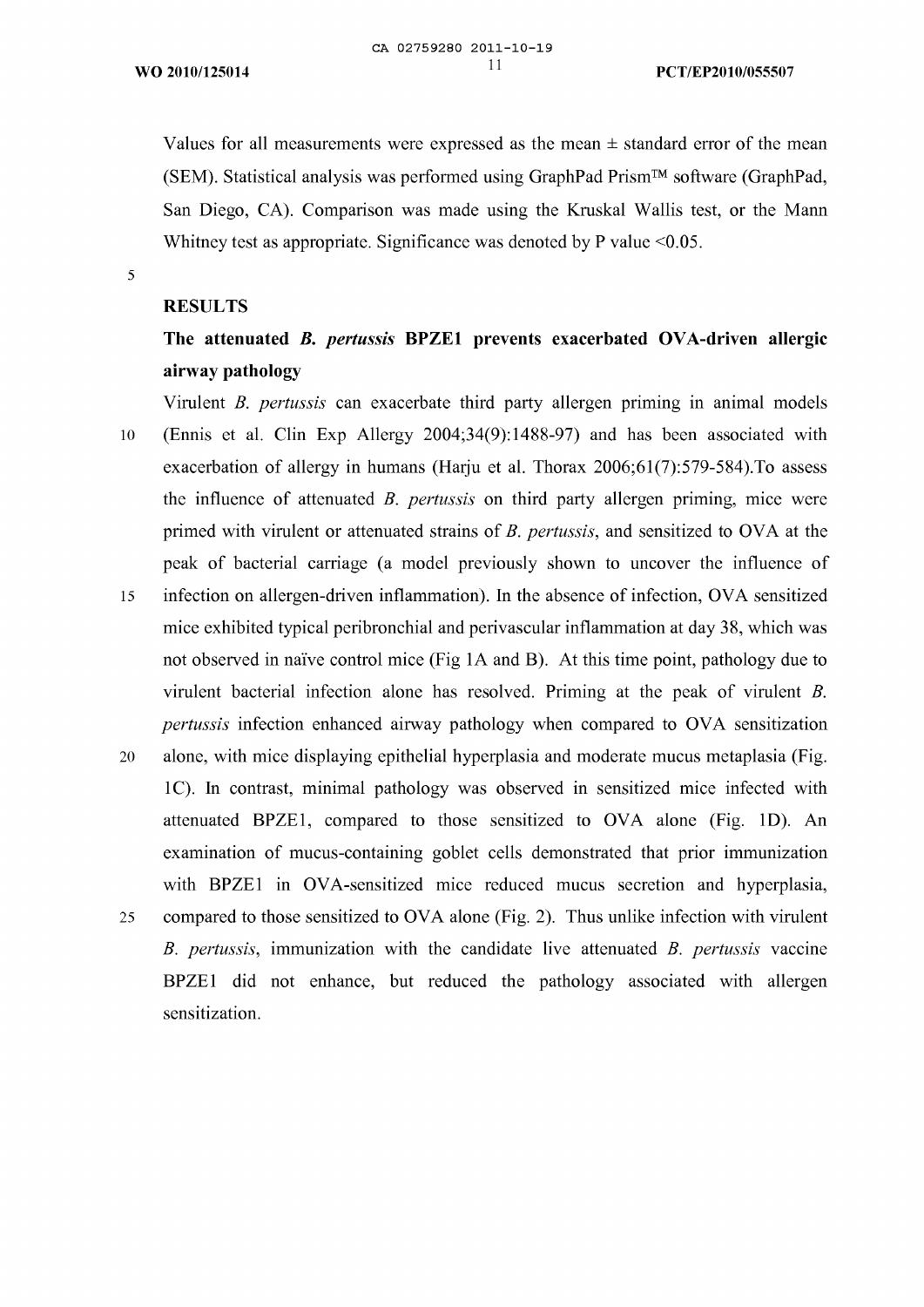# **The attenuated** *Β. pertussis* **vaccine strain ΒΡΖΕ1 prevents OVA-driven allergic airway inflammation**

Immunization with live attenuated *Β. pertussis* ΒΡΖΕ1 moderated the quality of the OVA-induced inflammatory influx to the respiratory tract. Control mice showed minimal cellularity in bronchoalveolar lavage (Fig. 3), whereas OVA 5 sensitization/challenge resulted in significant infiltration by inflammatory cells ( $>3 \times 10^6$ ) cells, Fig. 3Α, p<0.05). There were few remarkable differences in the numbers of lymphocytes or neutrophils. ΒΡΖΕ1 immunization alone did not support a neutrophil infiltration at 38d and infiltration of neutrophils in combined BPZE1/OVA sensitized 10 mice was typically lower than either OVA alone or in combination with virulent bacteria, however this did not achieve statistical significance in this study. The key observations were that prior infection with virulent *Β. pertussis* increased cellular infiltration compared to sensitization by OVA alone accompanied by increased eosinophilia (Fig. 3C) as previously observed (Ennis et al. Clin Exp Allergy 2004;34(9): 1488-97). However in marked contrast immunization with live attenuated 15 ΒΡΖΕ1 prior to OVA sensitization resulted in significantly reduced OVA driven eosinophil infiltration of the airways (Fig. 3C,  $p<0.05$ ). Thus, the candidate live attenuated *Β. pertussis* vaccine ΒΡΖΕ1 prevents OVA-driven allergic airway

20

# **The candidate live** *Β. pertussis* **vaccine ΒΡΖΕ1 does not enhance serum IgE responses to sensitizing allergen**

eosinophilia- a key feature of inflammation in this model.

OVA sensitization in mice is known to induce IgE and a powerful specific Th2 response, whereas *Β. pertussis* infection induces a strong Thl response. However, pertussis toxin

- alone can elevate IgE concentrations. Therefore, it was important to explore whether 25 attenuated ΒΡΖΕ1 had an adjuvant effect or enhanced allergen-specific IgE. The influence of ΒΡΖΕ1 on allergic sensitization was examined by measuring the concentration of OVA-specific IgE in serum from mice sensitized to OVA, infected with BPSM, immunized with BPZE1, or receiving combinations of these treatments (Fig. 4).
- OVA sensitization induced significant levels of IgE as is well documented. Previously, a 30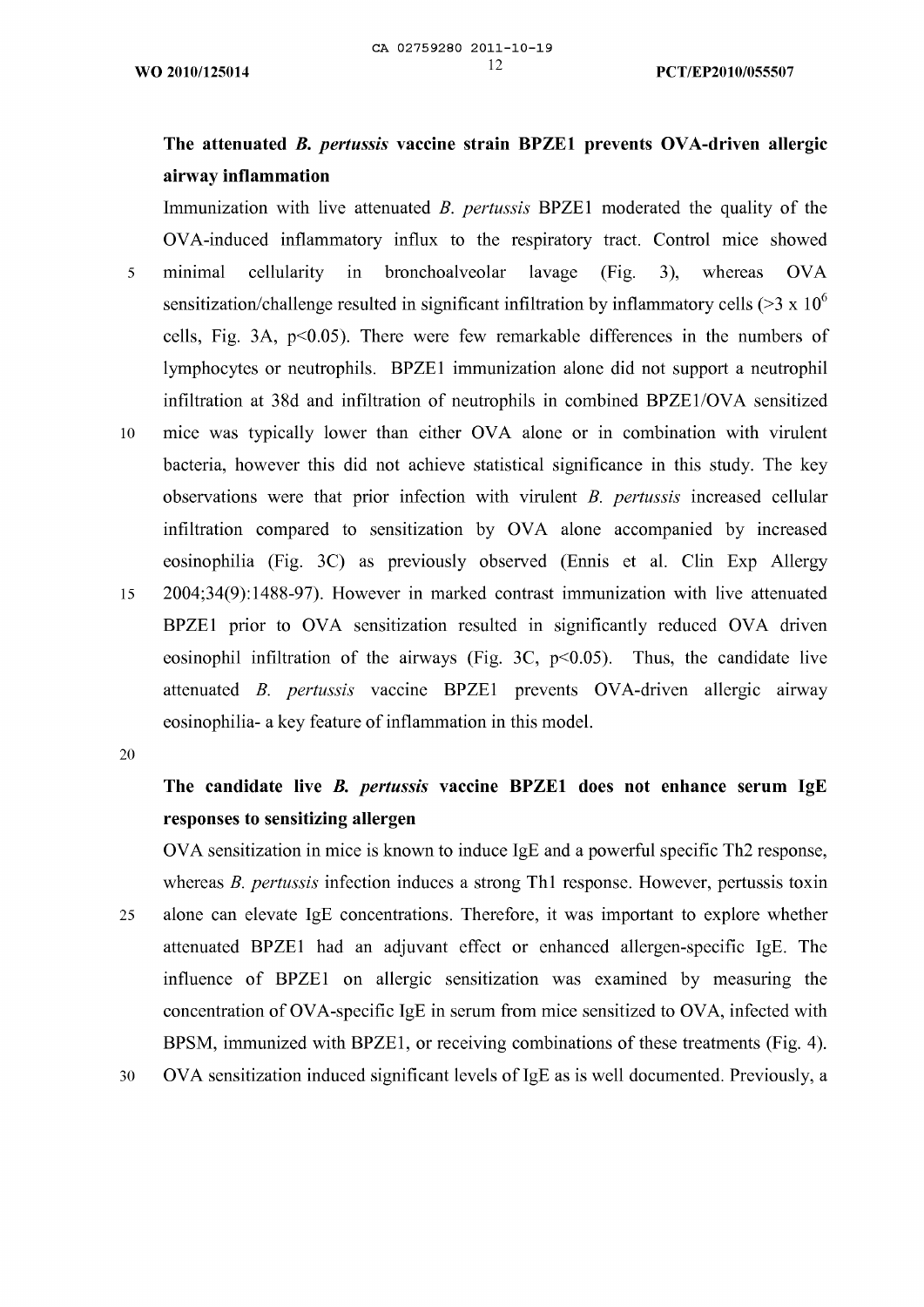significant increase in OVA-specific IgE following infection with virulent *Β. pertussis* W28 was observed in OVA-sensitized mice (Ennis et al. Clin Exp Allergy 2004;34(9): 1488-97). IgE responses in mice exposed to attenuated ΒΡΖΕ1 prior to OVA sensitization did not differ significantly to those receiving OVA alone. However, in <sup>5</sup> marked contrast, attenuated ΒΡΖΕ1 immunization resulted in significantly reduced induction (p<0.05) of OVA-induced IgE compared to mice infected with virulent BPSM in combination with OVA sensitization (Fig. 4). Therefore, the candidate live attenuated *Β. pertussis* vaccine ΒΡΖΕ1 delivered prior to allergen priming demonstrated no enhanced IgE response as observed with *Β. pertussis* W2811 and BPSM.

10

# **The live attenuated** *Β. pertussis* **vaccine ΒΡΖΕ1 modulates recall cytokine responses to sensitizing allergen**

It is clear that attenuated ΒΡΖΕ1 has a radically different effect on allergen-driven airway pathology compared to virulent *Β. pertussis.* In order to uncover the mechanistic

- 15 basis of this effect, the influence of bacterial exposure on the pattern of allergen-induced immune responses was characterized. Allergen-specific cytokine induction by spleen cell preparations was assessed following immunization with ΒΡΖΕ1 and OVA sensitization/challenge in order to evaluate the influence of ΒΡΖΕ1 on allergen-induced priming. As expected, OVA sensitization alone induced high levels of the Th2 cytokines
- 20 IL-5 and IL-13 (Fig. 5) on recall to OVA. Neither virulent BPSM nor attenuated BPZE1 alone induced any recall response to OVA (Fig. 5Ε), but did produce strong Thl responses to *Β. pertussis* antigens. BPSM challenge did not modulate the immune response to sensitizing allergen, with no significant reduction in OVA specific IL-5, IL-13 or proliferative responses observed in mice co-sensitized to OVA, and no significant
- <sup>25</sup> increase in IFN-y (Fig 5). In contrast, attenuated ΒΡΖΕ1 altered the pattern of cytokines induced by sensitizing allergen. ΒΡΖΕ1 significantly reduced the levels of OVA-induced IL-5 (p<0.005) and IL-13 (p< 0.05), as well as OVA specific proliferative responses ( $p$ <0.001), but induced significantly increased IFN- $\gamma$  in response to OVA ( $p$ <0.05). In summary, ΒΡΖΕ1 did not promote Th2 cytokine induction to third party antigen but
- 30 rather modulated this to a Thl like response.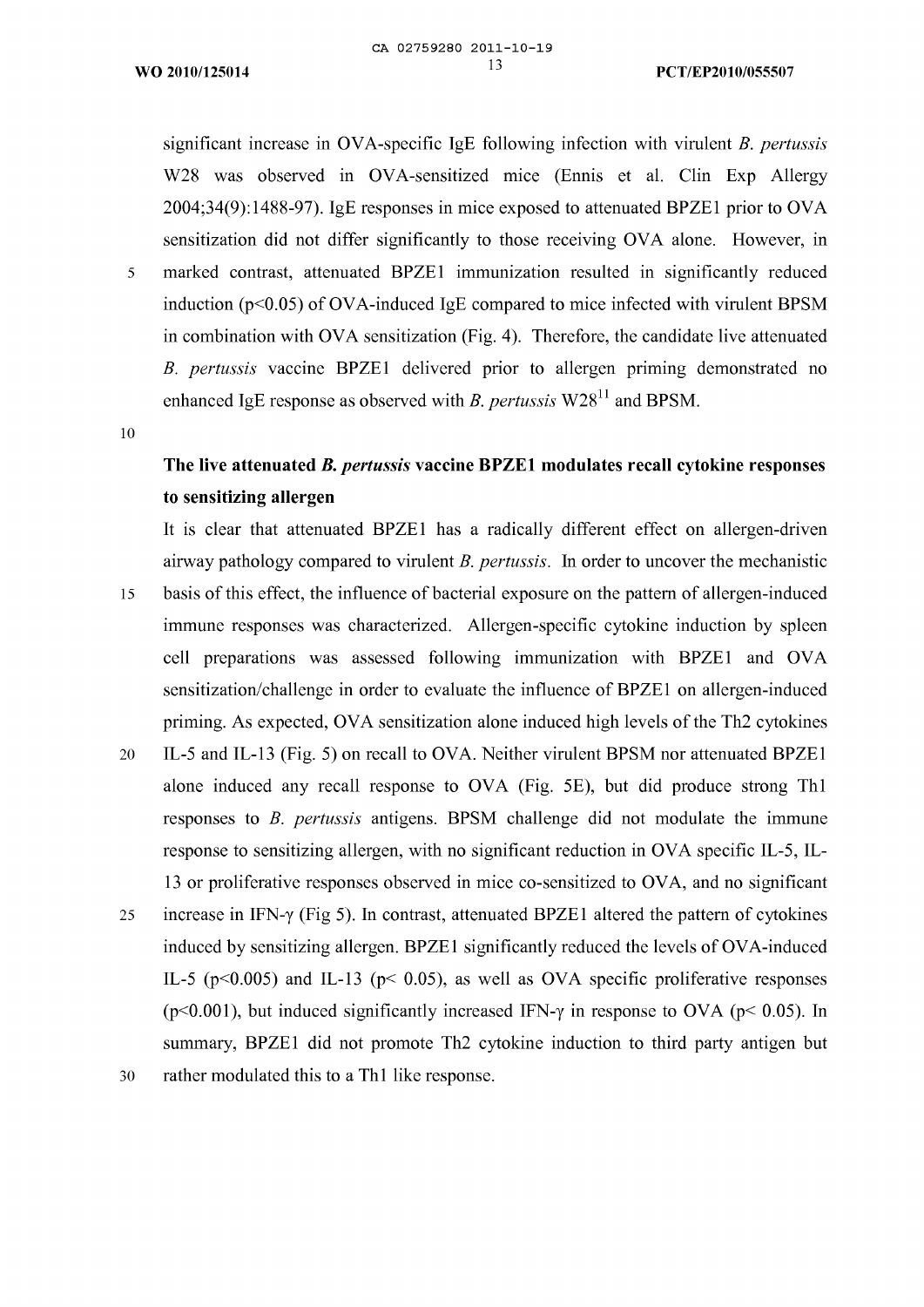#### **DISCUSSION**

The present study used combined infection/sensitization models to demonstrate that an attenuated strain of *Β. pertussis,* ΒΡΖΕ1, did not enhance but reduced allergen-driven

- airway pathology. Attenuated *Β. pertussis* reduced allergen-driven lung eosinophilia 5 and decreased the severity of airway inflammation. Furthermore, ΒΡΖΕ1 prevented an increase in OVA-induced IL-5 and IL-13 and modulated recall responses to allergen to a Thl like response. ΒΡΖΕ1 demonstrated reduced allergen-induced serum IgE responses when compared to mice infected with virulent *Β. pertussis* prior to OVA sensitization
- 10 (see Table I). Taken together these data demonstrate that attenuated ΒΡΖΕ1 does not exacerbate allergen-induced airway pathology in a murine model and supports the use of this candidate vaccine for populations where atopy is prevalent.

The hygiene hypothesis suggests that Thl-inducing infections may have an inhibitory effect on the development of atopy. However, previous studies have demonstrated that

- 15 virulent *Β. pertussis* enhances the severity of airway pathology (Ennis et al. Clin Exp Allergy 2004;34(9): 1488-97) despite induction of Thl immunity. In contrast, systemic immunization with a Thl-inducing Pw vaccine inhibited allergic airway responsiveness, suggesting that protection from allergen-driven pathology is linked not just to  $CD4^+$  T cell profile, but also to the degree of airway damage at the time of priming.
- The purpose of this study was to investigate whether immunization with a genetically 20 attenuated strain of *Β. pertussis* could protect against OVA-induced airway inflammation. Previously, the potential of other vaccines to moderate the risk of atopy has been investigated and a number of studies have found an inverse relationship between immunization and an increased risk of allergic disease. Ennis *et al* found that a
- Pw vaccine protected against *B. pertussis*-exacerbation of OVA-induced airway 25 hyperresponsiveness in a murine model of allergic airway inflammation (Mills et al. Dev Biol Stand. 1998;95:31-41). Likewise, Grüber *et al* found no allergy-promoting effect in response to common childhood vaccines including pertussis vaccines (Grüber et al. Allergy 2008;63(11): 1464-72). The relationship between childhood immunization and
- the development of atopic diseases in a population-based sample of 718 adolescents30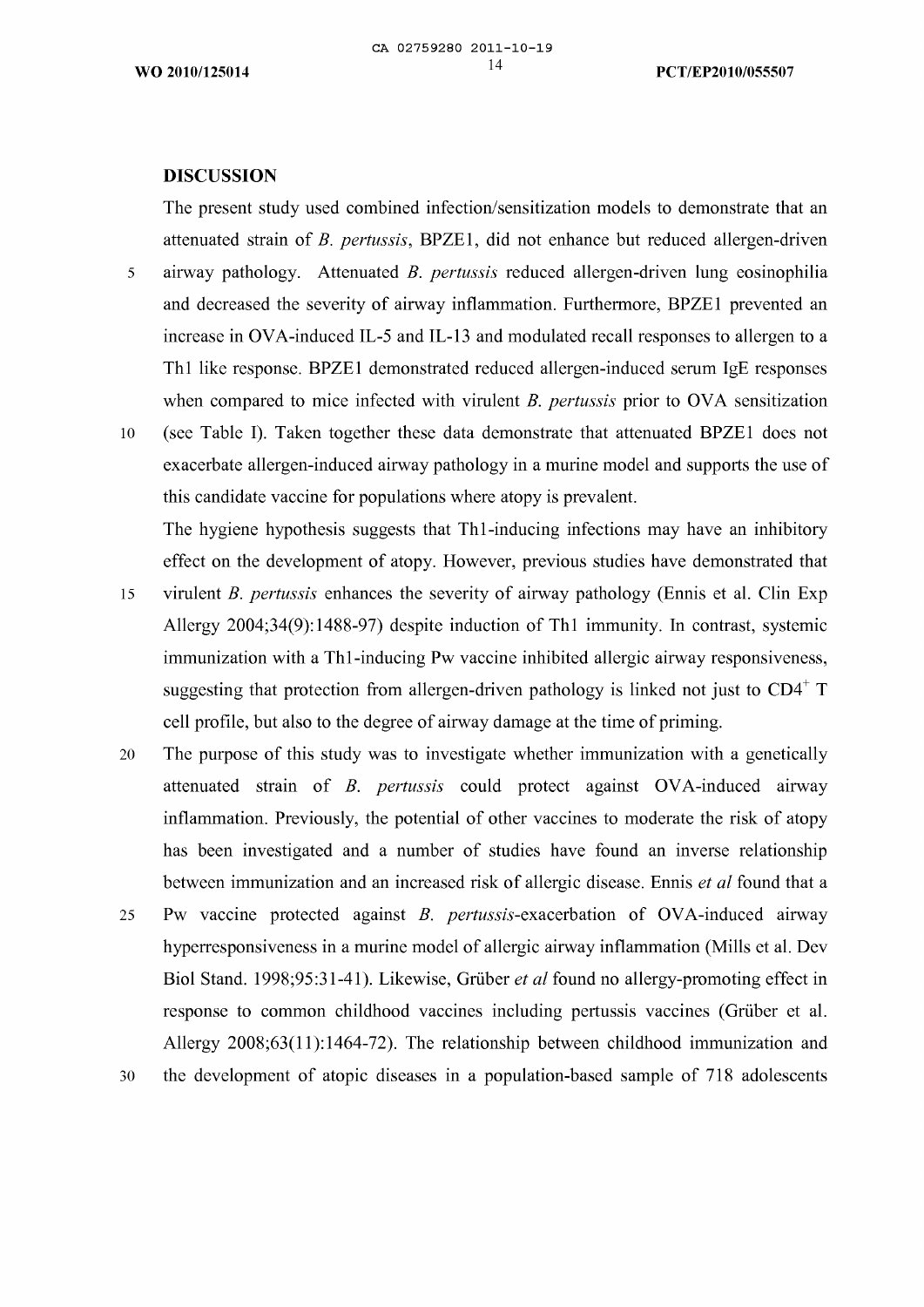found that live attenuated vaccines inhibited the development of asthma and allergic diseases (Martignon et al. Pediatr Allergy Immunol. 2005; 16(3): 193-200). The current study demonstrates that the vaccine candidate ΒΡΖΕ1 suppresses allergen-driven pathology through a mechanism that modulates cell-mediated responses against OVA at both a mucosal and systemic level.

- IL-5-mediated recruitment of eosinophils to the lung contributes to allergen-induced airway pathology by generating potent cytotoxic products, including major basic protein (ΜΒΡ) and eosinophil peroxidase, which collectively contribute to tissue damage (Gleich G. J Allergy Clin Immunol 2000;105(4):651-63). Infection with virulent *Β.*
- 10 *pertussis* exacerbates the extent of the OVA-induced inflammatory influx to the respiratory tract, with an increase in eosinophils (Fig. 3C), accompanied by a marked increase in the severity of airway pathology (Fig.lG). Conversely, administration of attenuated ΒΡΖΕ1 prior to allergen sensitization resulted in a significant reduction in eosinophil infiltration. This study demonstrates that ΒΡΖΕ1 prevents the adjuvant-
- associated increase in OVA-induced IL-5 (Fig. 1A) seen when animals are infected with 15 virulent *Β. pertussis* strains. IF-13 also contributes to the pathogenesis of asthma by promoting Th2 responses, increasing eosinophil recruitment, and contributing to IgEmediated inflammation (Humbert et al. J Allergy Clin Immunol. 1997;99(5):657-65; Temann et al. Am J Respir Cell Mol Biol 1997; 16(4):471—8). Attenuated ΒΡΖΕ1
- significantly decreased OVA induced IL-13 in sensitized mice (Fig. 5C). Airway mucus 20 hypersecretion is also linked to IL-13 and is a major pathophysiological feature of both allergic asthma and whooping cough. It is not surprising therefore that mucus production mirrored IL-13 levels in this study and was significantly reduced in sensitized mice previously exposed to BPZE1 (Fig 5C).
- This study suggests that one, or a combination, of the attenuated virulence factors in 25 ΒΡΖΕ1 (pertussis toxin, tracheal cytotoxin and dermonecrotic toxin) play a role in the adjuvant effect observed with virulent *Β. pertussis* strains, via the induction of either IF-5 or IL-13, or both.

The protection against allergen-driven pathology seen here is associated with three genetic modifications contained within ΒΡΖΕ1 and modulation of the allergic immune

30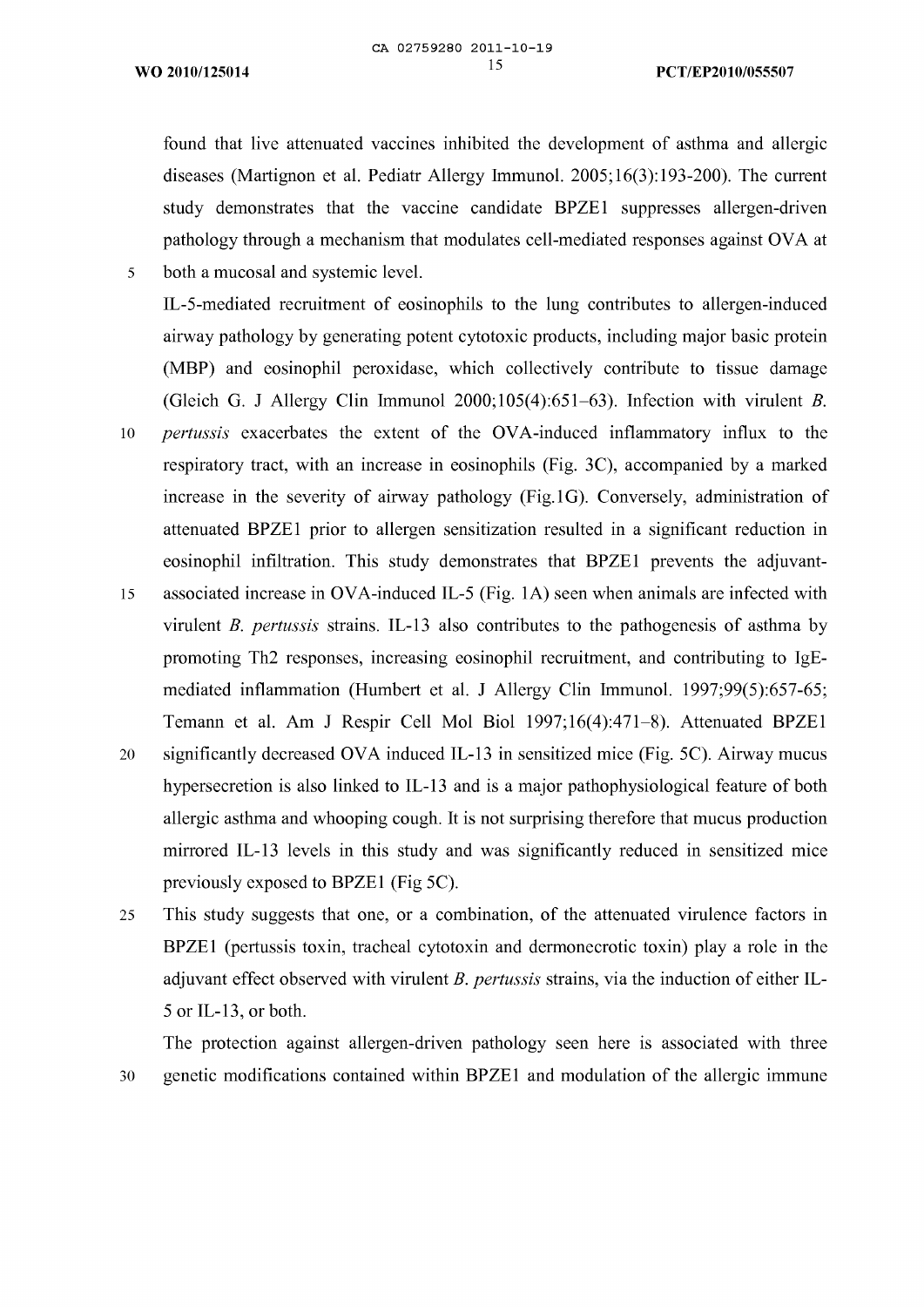response is consistent with some versions of the hygiene hypothesis. However, the mechanisms underlying the beneficial influence of attenuated ΒΡΖΕ1 on allergen-driven pathology may be multiple and inter-linked. Previous studies have demonstrated a significant increase in total serum IgE as a result of OVA sensitization in animal models

- 5 (Holgate et al. J Allergy Clin Immunol 2005;115(3):459-465; Hamelmann et al. Allergy 1999;54(4):297-305). Here, allergen-specific IgE responses induced by respiratory' sensitization were significantly reduced in mice receiving attenuated compared to virulent *Β. pertussis.* This is consistent with the modulation of systemic immune responses to OVA induced by attenuated ΒΡΖΕ1 away from IL-5 and IL-13 towards
- 10 IFN-y, a response which is associated with reduced IgE (Lack et al. J Immunol 1994; 152(5 ):2546-54). Nevertheless allergic airway inflammation is not simply a balance between Thl and Th2 responses. Hansen *et al* have shown that modulation of airway  $CD4^+$  Th responses does not necessarily reduce airway pathology (Hansen et al. J Clin Invest 1999; 103(2): 175-183), It might be that the key bénéficiai feature of ΒΡΖΕ1
- 15 is the combination of a Thl skewed response combined with the absence of induced airway pathology. This is consistent with previous reports in which exacerbation of airway pathology to allergen was associated with allergen priming during a period of airway damage or remodelling (Marsland et al. Clin Exp Allergy 2004;34(8):1299-306; Gem. J Allergy Clin Immunol 2000:105(2 Pt 2):8497-502).
- 20 This combined benefit makes life attenuated *Bonletella pertussis* vaccine which is deficient for TCT, ΡΤΧ, and DNT an attractive candidate as a protective agent against atopy.

#### **References**

25 Throughout this application, various references describe the state ofthe art to which this invention pertains.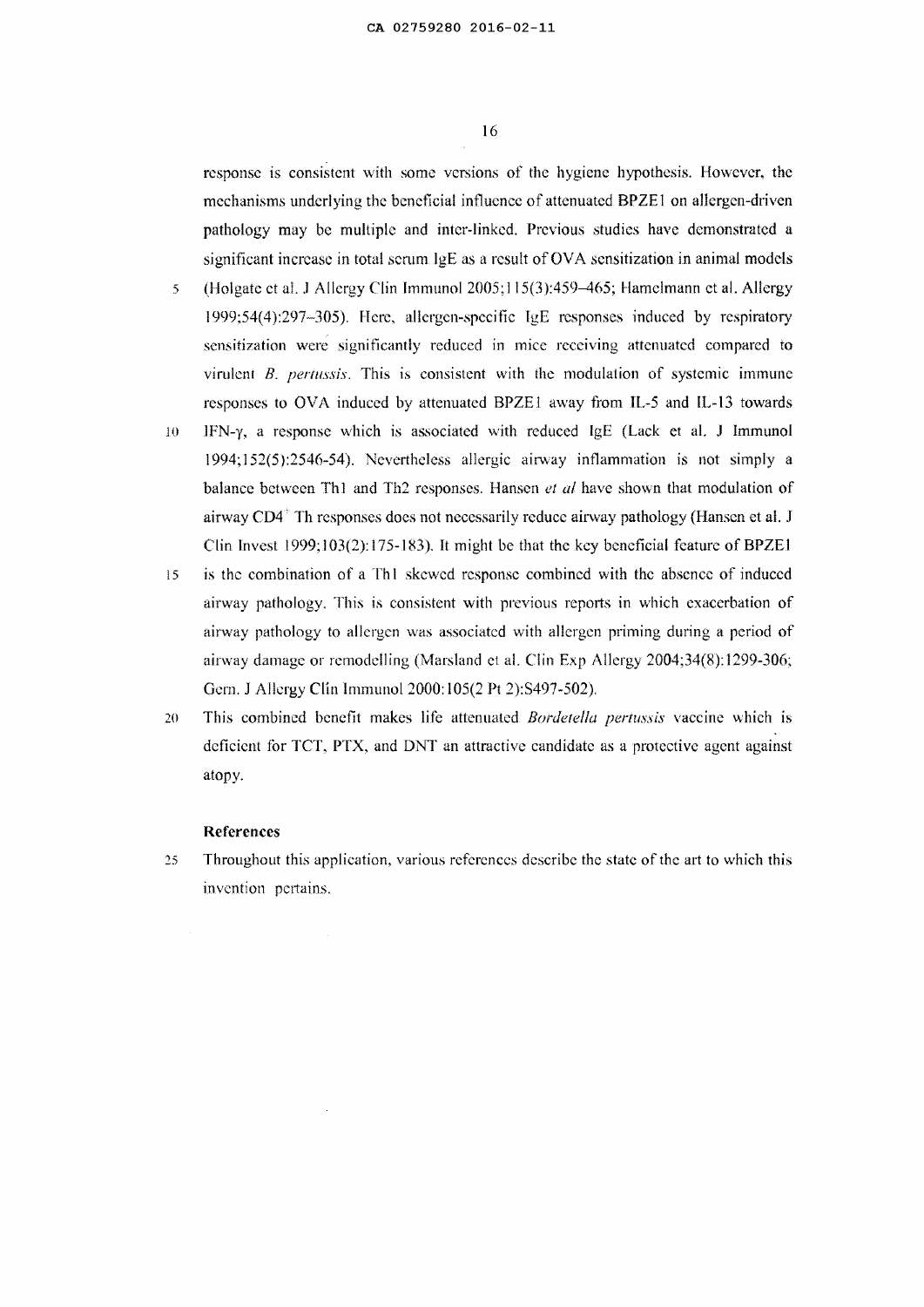#### **CLAIMS:**

1. Use of a live attenuated *Bordetella pertussis* vaccine for prophylaxis or treatment of an allergendriven airway pathology in a subject, wherein said live attenuated *Bordetellapertussis* vaccine is deficient for tracheal cytotoxin (TCT), pertussis toxin (ΡΤΧ), and dermonecrotic toxin (DNT).

2. The use according to claim 1, wherein the allergen-driven airway pathology is selected from the group consisting of allergic asthma, Hay fever and interstitial lung diseases.

3. The use according to claim <sup>1</sup> or 2, wherein the subject is a neonate or an infant.

4. The use according to any one of claims <sup>1</sup> to 3, wherein the live attenuated *Bordetella pertussis* vaccine is the *Bordetella pertussis* strain deposited under accession number CNCM 1-3585.

5. The use according to any one of claims <sup>1</sup> to 4, wherein the live attenuated *Bordetella pertussis* vaccine carries a heterologous antigen.

6. The use according to any one of claims <sup>1</sup> to 5, wherein the live attenuated *Bordetellapertussis* vaccine is for administration by nasal administration or by inhalation.

7. Use of a live attenuated *Bordetella pertussis* strain in the manufacture of a medicament for prophylaxis or treatment of an allergen-driven airway pathology in a subject, wherein said live attenuated Bordetella pertussis strain is deficient for tracheal cytotoxin (TCT), pertussis toxin (ΡΤΧ), and dermonecrotic toxin (DNT).

8. The use according to claim 7 wherein the allergen-driven airway pathology is selected from the group consisting of allergic asthma, Hay fever and interstitial lung diseases.

9. The use according to claim 7 or 8 wherein the subject is a neonate or an infant.

 $\mathbb{R}^{d \times d}$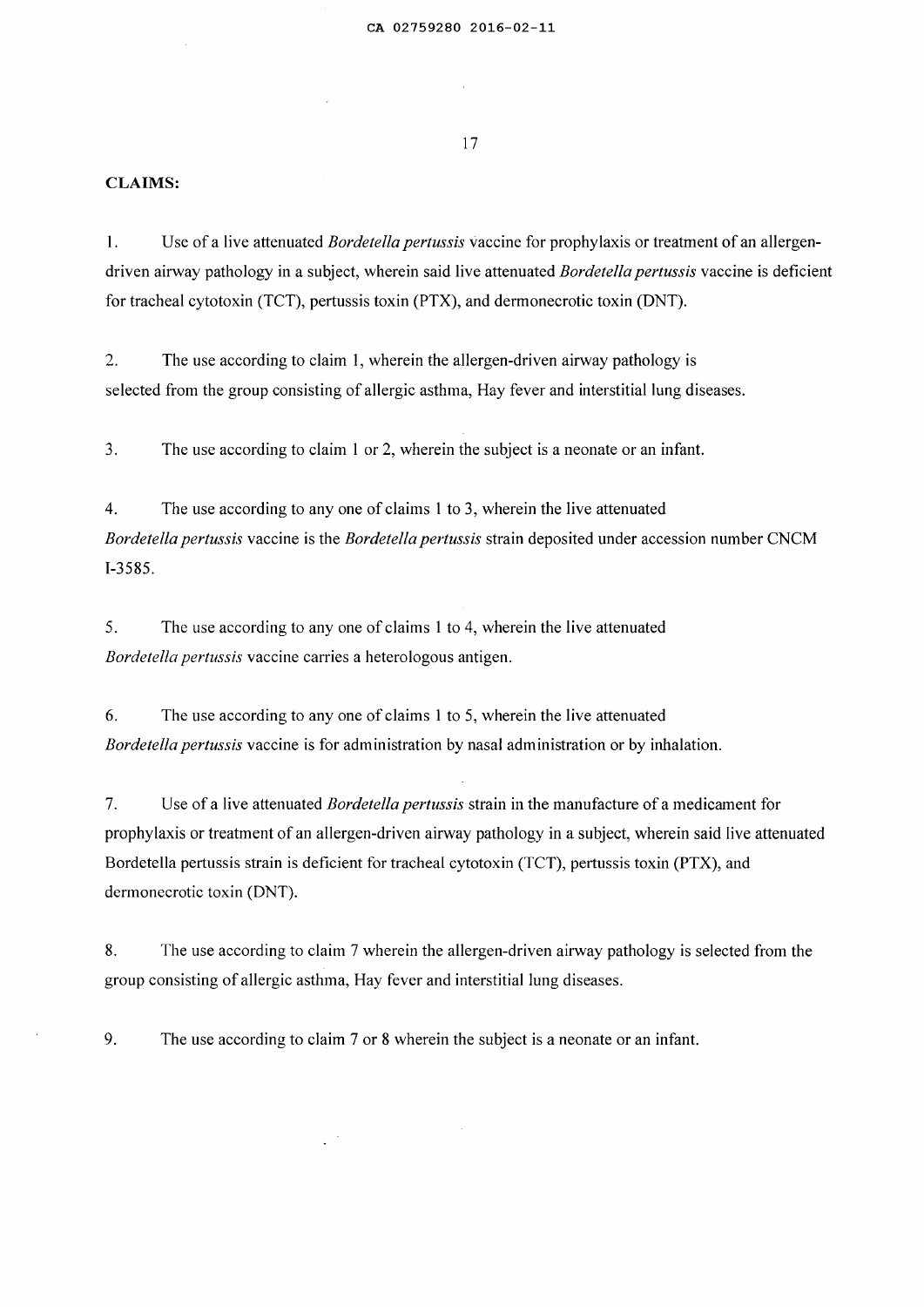10. The use according to any one of claims 7 to 9 wherein the live attenuated *Bordetella pertussis* strain is the *Bordetella pertussis* strain deposited under accession number CNCM I-3585.

11. The use according to any one of claims 7 to 10 wherein the live attenuated *Bordetella pertussis* strain carries a heterologous antigen.

12. The use according to any one of claims 7 to 11 wherein the live attenuated *Bordetella pertussis* strain is for administration by nasal administration or by inhalation.

13. A live attenuated *Bordetella pertussis* vaccine for prophylaxis or treatment of an allergen-driven airway pathology in a subject, wherein said live attenuated *Bordetella pertussis* vaccine is deficient for tracheal cytotoxin (TCT), pertussis toxin (ΡΤΧ), and dermonecrotic toxin (DNT).

14. The live attenuated *Bordetella pertussis* vaccine according to claim 13, wherein the allergendriven airway pathology is selected from the group consisting of allergic asthma, Hay fever and interstitial lung diseases.

15. The live attenuated *Bordetella pertussis* vaccine according to claim 13 or 14, wherein the subject is a neonate or an infant.

16. The live attenuated *Bordetella pertussis* vaccine according to any one of claims 13 to 15, wherein the live attenuated *Bordetella pertussis* vaccine is the *Bordetella pertussis* strain deposited under accession number CNCM 1-3585.

17. The live attenuated *Bordetella pertussis* vaccine according to any one of claims 13 to 16, wherein the live attenuated *Bordetella pertussis* vaccine carries a heterologous antigen.

18. The live attenuated *Bordetella pertussis* vaccine according to any one of claims 13 to 17, wherein the live attenuated *Bordetella pertussis* vaccine is for administration by nasal administration or by inhalation.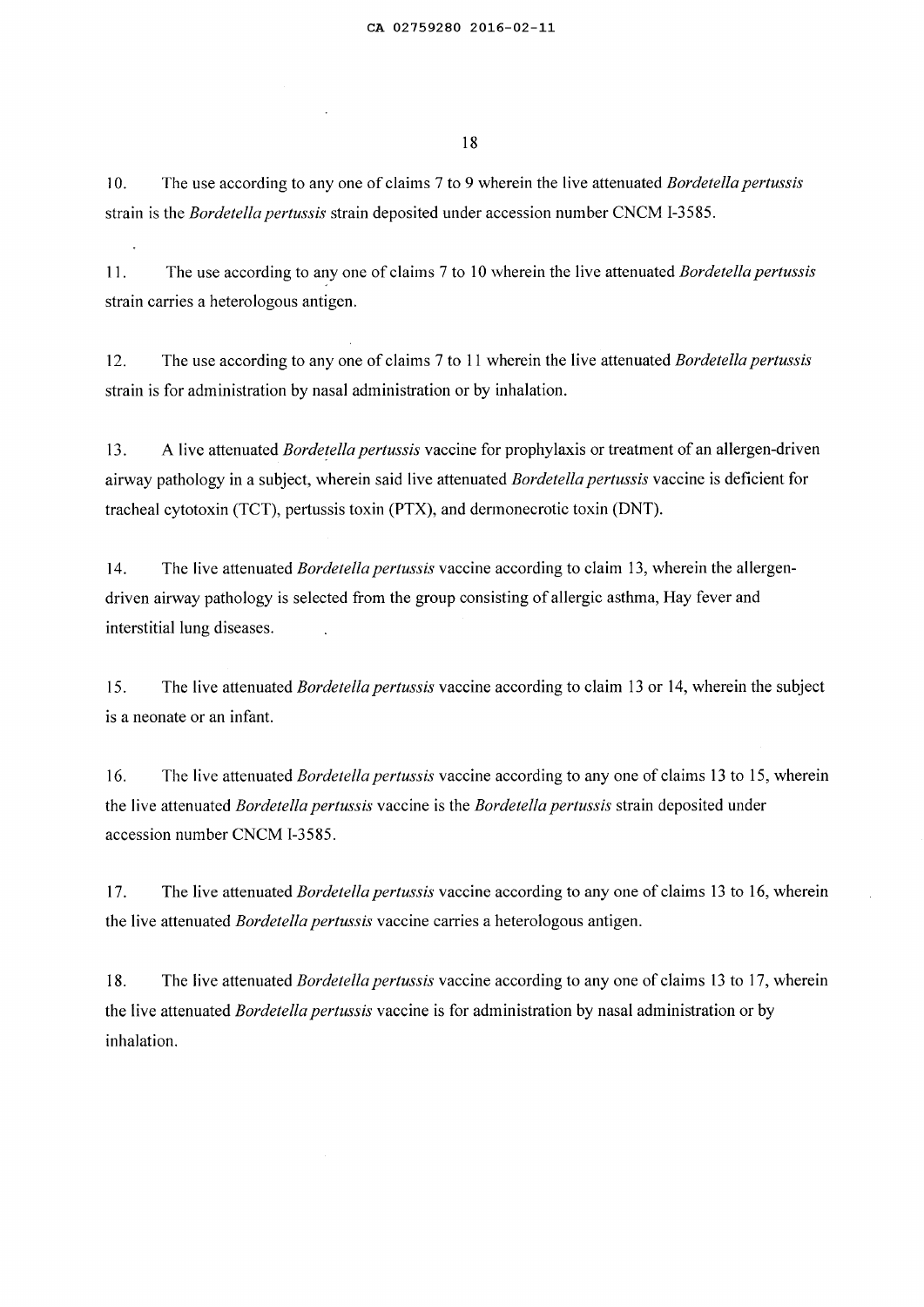19. A live attenuated *Bordetellapertussis* strain for use in a vaccine for prophylaxis or treatment of an allergen-driven airway pathology in a subject, wherein the live attenuated *Bordetella pertussis* strain is deficient in tracheal cytotoxin (TCT) activity, pertussis toxin (ΡΤΧ) activity, and dermonecrotic toxin (DNT) activity, and wherein the strain expresses less than 1% residual TCT activity.

20. A live attenuated *Bordetella pertussis* strain for use in reducing allergen-induced IgE levels in an airway of a subject, wherein the live attenuated *Bordetella pertussis* strain is deficient in tracheal cytotoxin (TCT) activity, pertussis toxin (ΡΤΧ) activity, and dermonecrotic toxin (DNT) activity.

21. A live attenuated *Bordetella pertussis* strain for use in reducing allergen-induced eosinophil infiltration in an airway of a subject, wherein the live attenuated *Bordetella pertussis* strain is deficient in tracheal cytotoxin (TCT) activity, pertussis toxin (ΡΤΧ) activity, and dermonecrotic toxin (DNT) activity.

22. A live attenuated *Bordetella pertussis* strain for use in reducing allergen-induced IL-5 and IL-13 levels in an airway of a subject, wherein the live attenuated *Bordetella pertussis* strain is deficient in tracheal cytotoxin (TCT) activity, pertussis toxin (ΡΤΧ) activity, and dermonecrotic toxin (DNT) activity.

23. The live attenuated *Bordetella pertussis* strain according to any one of claims 19-22, wherein the *Β. pertussis* ampG gene has been replaced by a heterologous ampG gene.

24. The live attenuated *Bordetella pertussis* strain according to any one of claims 19-23, wherein the ptx gene of the strain is a mutated ptx gene that encodes an enzymatically inactive toxin.

25. The live attenuated *Bordetella pertussis* strain according to any one of claims 19-24, wherein the dnt gene has been deleted.

26. The live attenuated *Bordetella pertussis* strain according to claim 25, wherein the dnt gene has been deleted by allelic exchange.

27. The live attenuated *Bordetella pertussis* strain according to any one of claims 19-26, wherein the live attenuated *Bordetella pertussis* strain is formulated for nasal administration or for inhalation.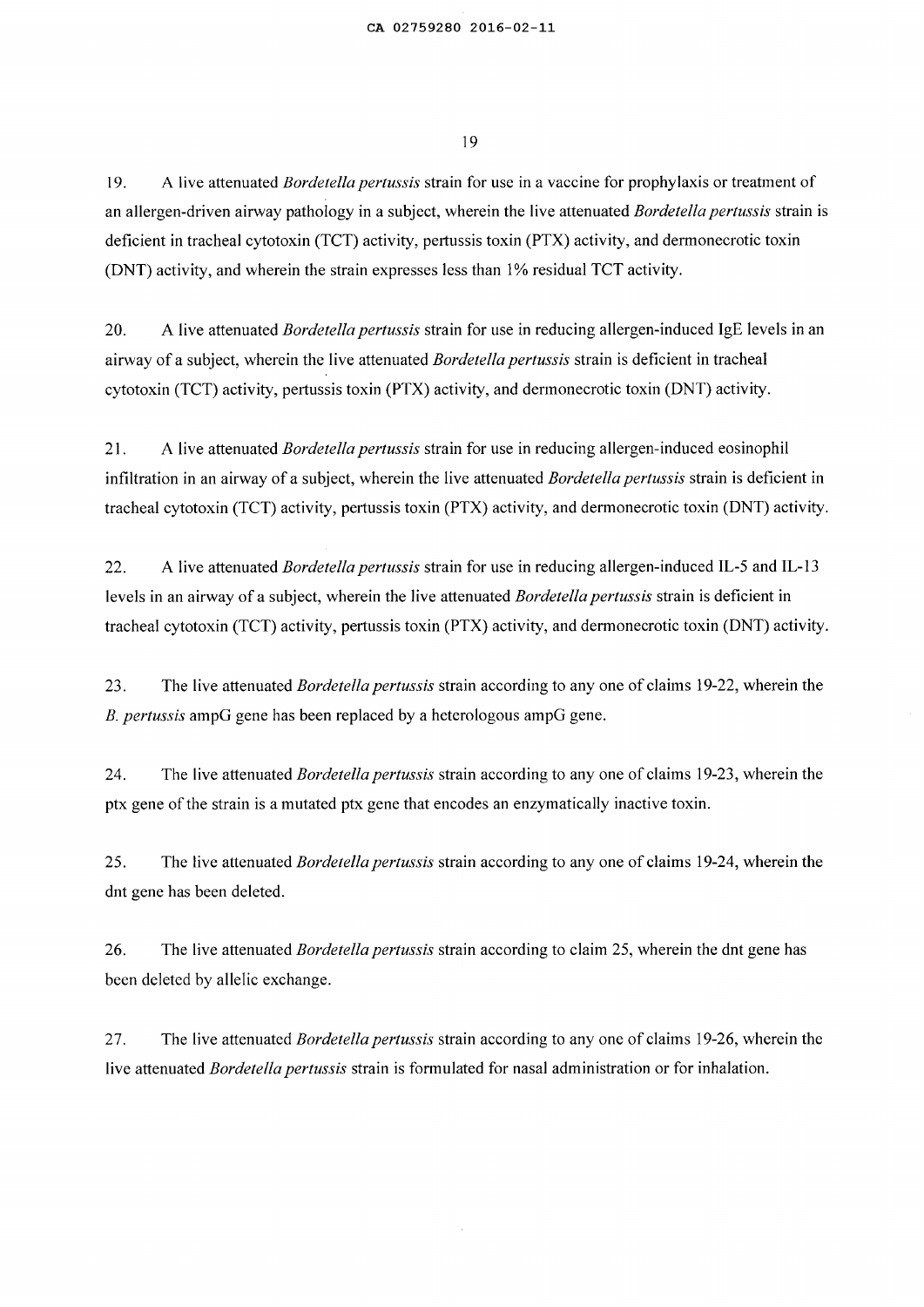28. The live attenuated *Bordetella pertussis* strain according to any one of claims 19-26, wherein the live attenuated *Bordetella pertussis* strain is formulated as a solution or suspension.

29. The live attenuated *Bordetella pertussis* strain according to any one of claims 19-26, wherein the live attenuated *Bordetella pertussis* strain is formulated as a gel within a syringe.

30. The live attenuated *Bordetella pertussis* strain according to any one of claims 19-26, wherein the live attenuated *Bordetella pertussis* strain is formulated as a powder.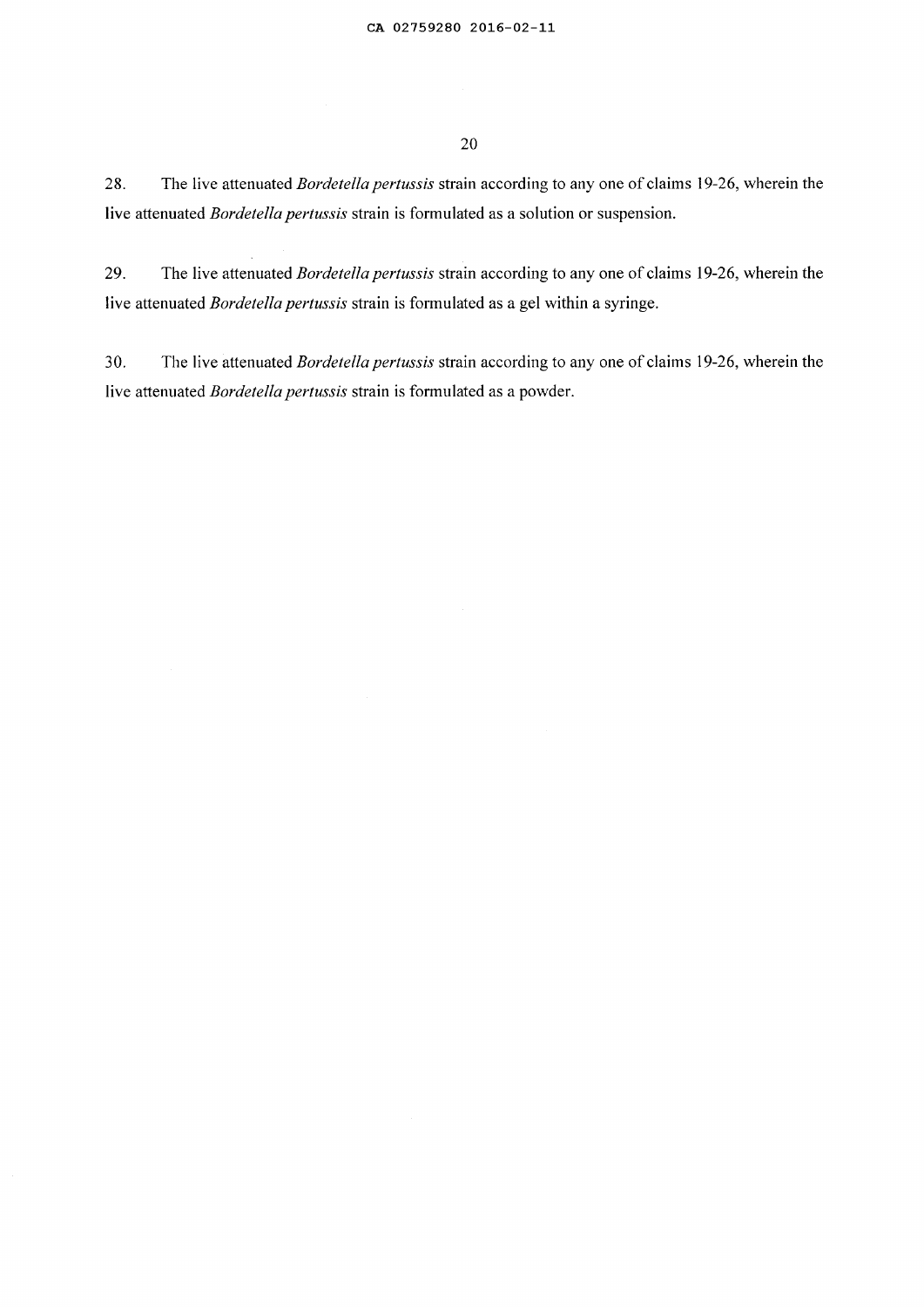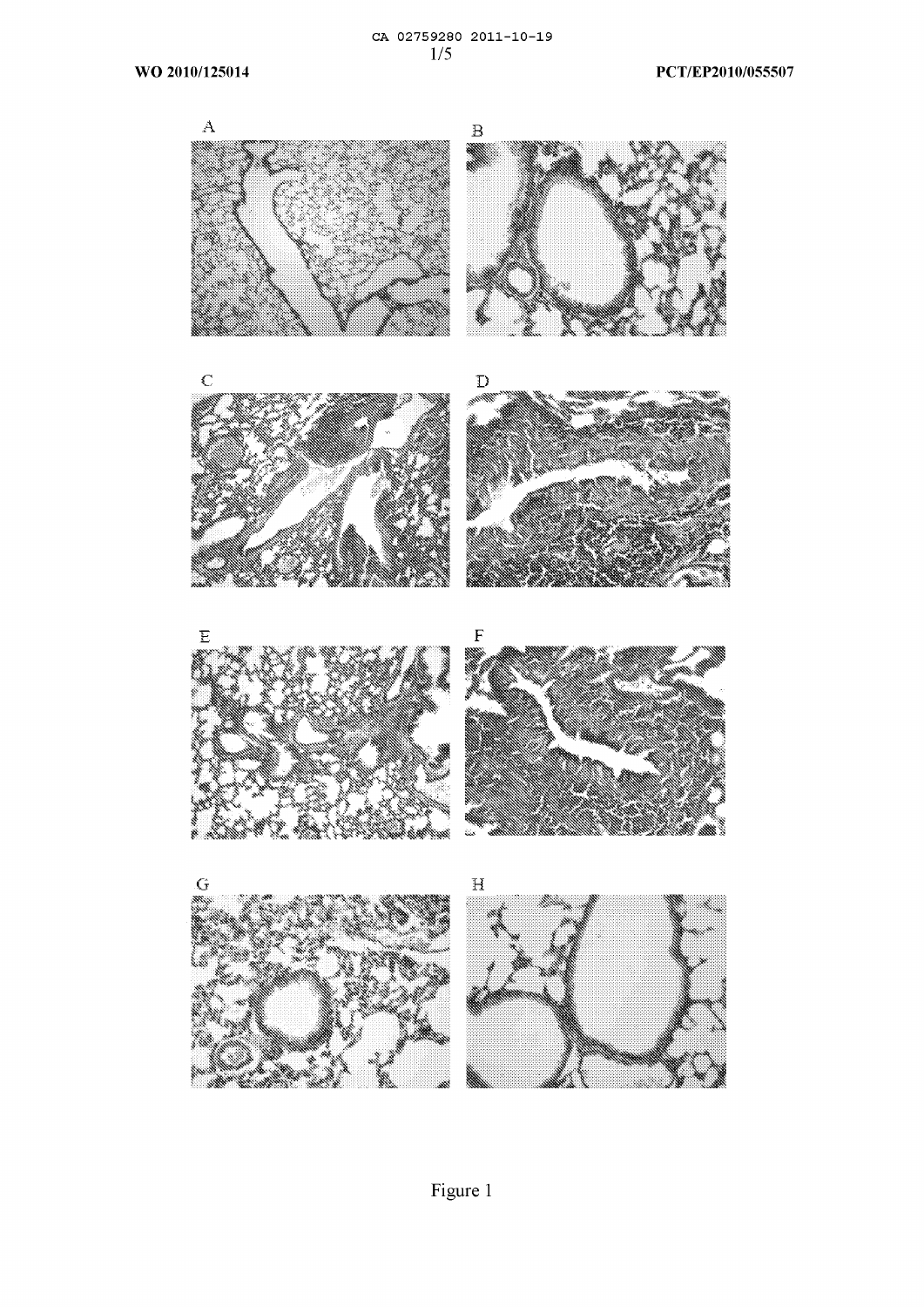





Figure 2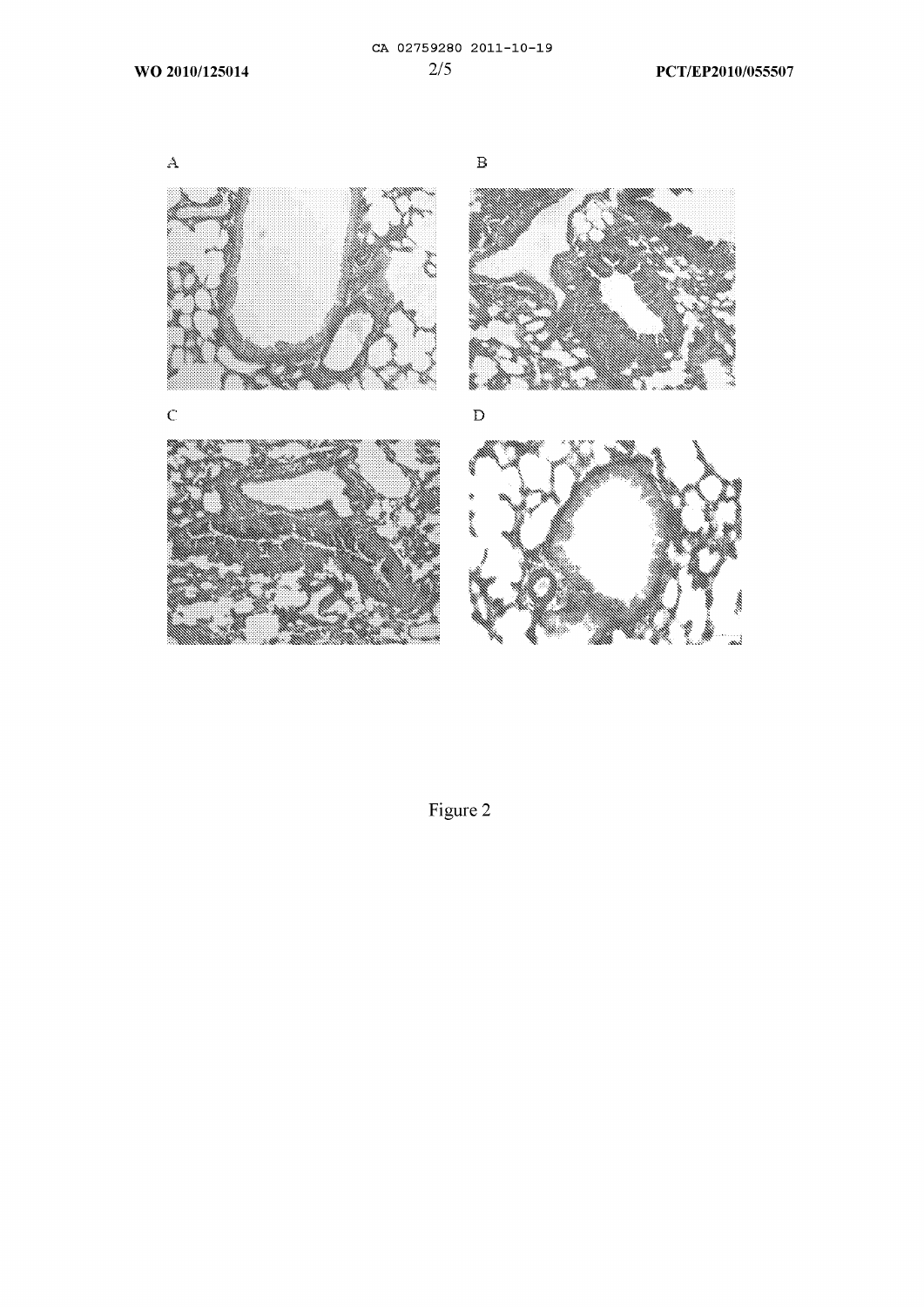$\overline{\mathbf{A}}$ 

B



Figure 3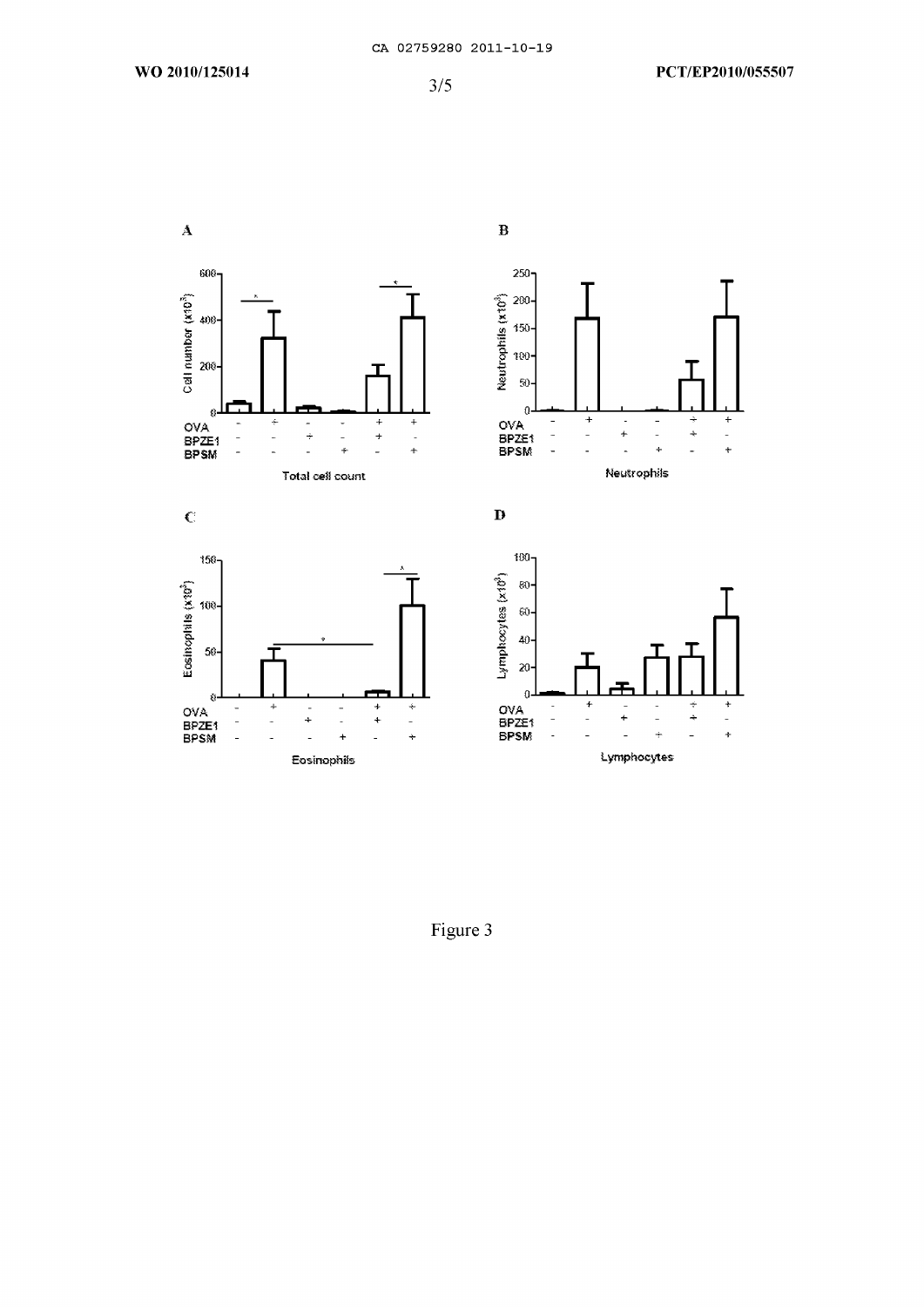$\overline{\phantom{a}}$ 



Figure 4